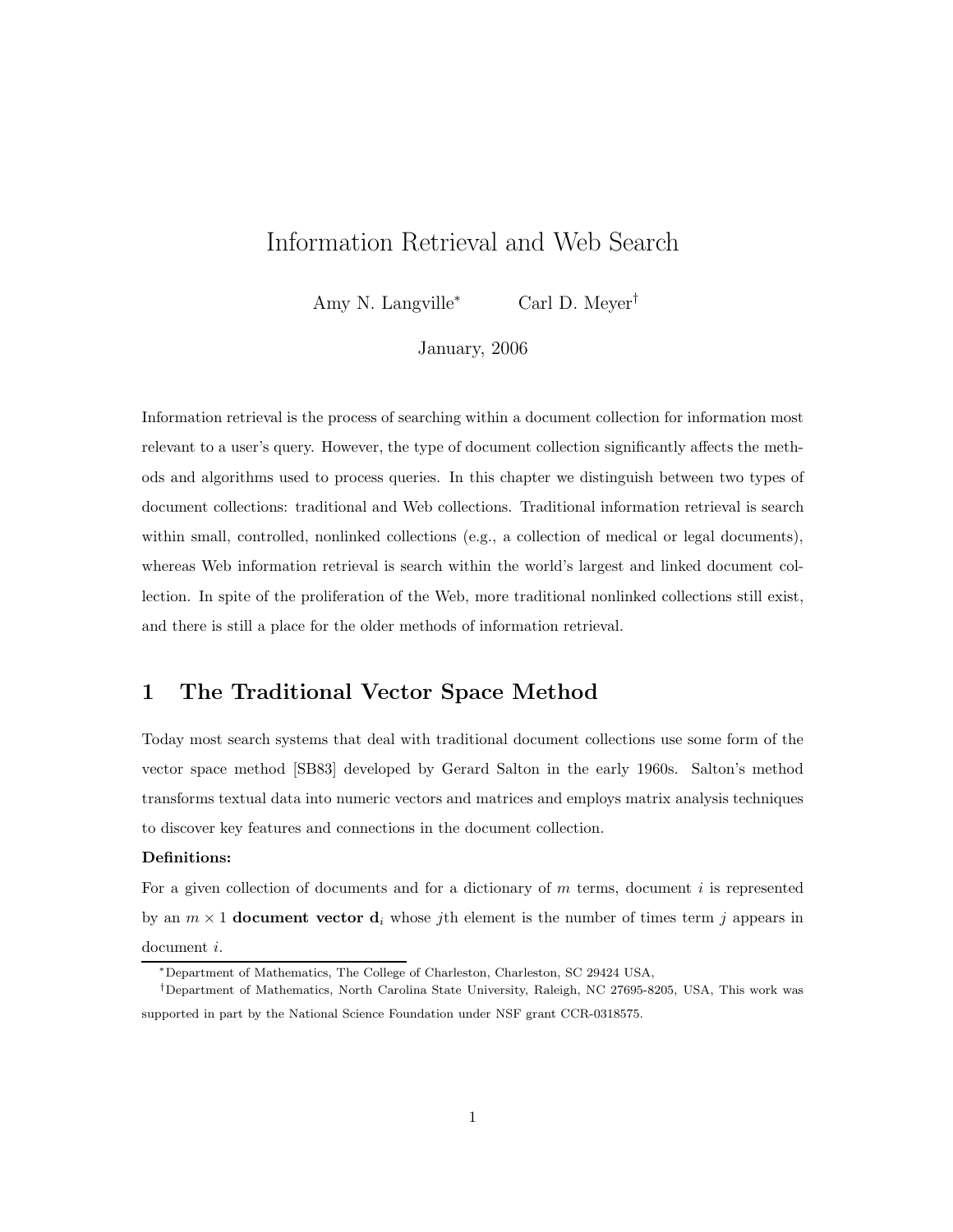The term-by-document matrix is the  $m \times n$  matrix

$$
A = [\mathbf{d}_1 \mathbf{d}_2 \cdots \mathbf{d}_n]
$$

whose columns are the document vectors.

Recall is a measure of performance that is defined to be

$$
0 \le \text{Recall} = \frac{\text{\# relevant docs retrieved}}{\text{\# relevant docs in collection}} \le 1.
$$

Precision is another measure of performance defined to be

$$
0 \le \text{Precision} = \frac{\text{\# relevant does retrieved}}{\text{\# does retrieved}} \le 1.
$$

Query processing is the act of retrieving documents from the collection that are most related to a user's query, and the **query vector**  $q_{m \times 1}$  is the binary vector defined by

$$
q_i = \begin{cases} 1 & \text{if term } i \text{ is present in the user's query,} \\ 0 & \text{otherwise.} \end{cases}
$$

The **relevance** of document  $i$  to a query  $q$  is defined to be

$$
\delta_i = \cos \theta_i = \mathbf{q}^T \mathbf{d}_i / ||\mathbf{q}||_2 ||\mathbf{d}_i||_2.
$$

For a selected tolerance  $\tau$ , the **retrieved documents** that are returned to the user are the documents for which  $\delta_i > \tau$ .

- 1. The term-by-document matrix A is sparse and nonnegative, but otherwise unstructured.
- 2. [BB05] In practice, weighting schemes other than raw frequency counts are used to construct the term-by-document matrix because weighted frequencies can improve performance.
- 3. [BB05] Query weighting may also implemented in practice.
- 4. The tolerance  $\tau$  is usually tuned to the specific nature of the underlying document collection.
- 5. Tuning can be accomplished with the technique of relevance feedback, which uses a revised query vector such as  $\tilde{\mathbf{q}} = \delta_1 \mathbf{d}_1 + \delta_3 \mathbf{d}_3 + \delta_7 \mathbf{d}_7$ , where  $\mathbf{d}_1$ ,  $\mathbf{d}_3$ , and  $\mathbf{d}_7$  are the documents the user judges most relevant to a given query q.
- 6. When the columns of A and **q** are normalized, as they usually are, the vector  $\boldsymbol{\delta}^T = \mathbf{q}^T A$ provides the complete picture of how well each document in the collection matches the query.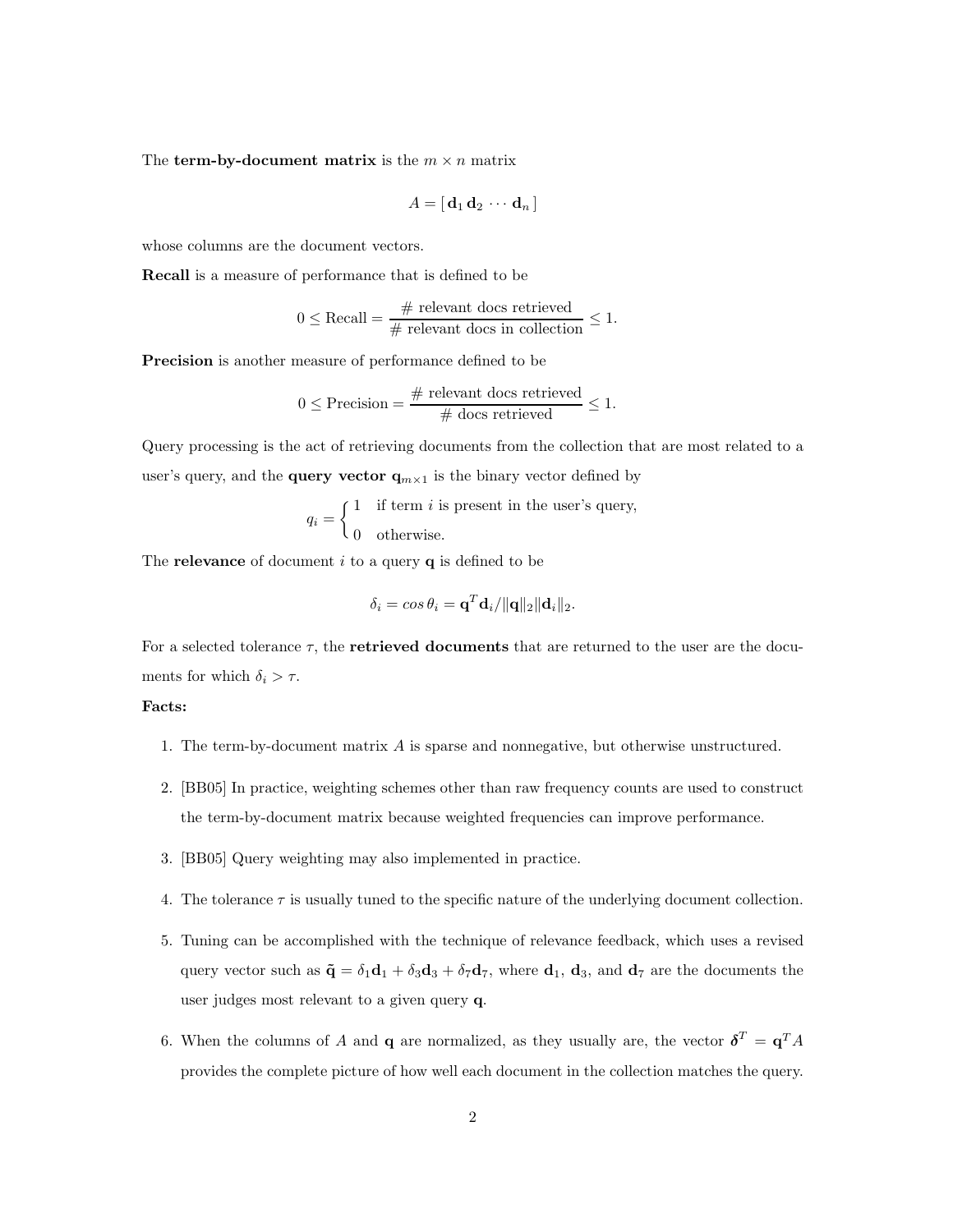- 7. The vector space model is efficient, because A is usually very sparse, and  $\mathbf{q}^T A$  can be executed in parallel, if necessary.
- 8. [BB05] Because of linguistic issues such as polysomes and synonyms, the vector space model provides only decent performance on query processing tasks.
- 9. The underlying basis for the vector space model is the standard basis  $e_1, e_2, \ldots, e_m$ , and the orthogonality of this basis, can impose an unrealistic independence among terms.
- 10. The vector space model is good starting place, but variations have been developed that provide better performance.

### Examples

1. Consider a collection of 7 documents and 9 terms (taken from [BB05]). Terms not in the system's index are ignored. Suppose further that only the titles of each document are used for indexing. The indexed terms and titles of documents are shown below.

| Documents                                                                       |
|---------------------------------------------------------------------------------|
| D1: <i>Infant &amp; Toddler</i> First Aid                                       |
| D2: Babies and Children's Room (For Your Home)                                  |
| D3: <i>Child Safety</i> at <i>Home</i>                                          |
| D4: Your <i>Baby's Health</i> and <i>Safety</i> : From <i>Infant</i> to Toddler |
| D5: <i>Baby Proofing</i> Basics                                                 |
| D6: Your <i>Guide</i> to Easy Rust <i>Proofing</i>                              |
| D7: Beanie <i>Babies</i> Collector's <i>Guide</i>                               |
|                                                                                 |
|                                                                                 |
|                                                                                 |

The indexed terms are italicized in the titles. Also, the stems [BB05] of the terms for baby (and its variants) and child (and its variants) are used to save storage and improve performance. The term-by-document matrix for this document collection is

|  |                                                                                                                                                 |              |                | $0 \quad 1 \}$ |
|--|-------------------------------------------------------------------------------------------------------------------------------------------------|--------------|----------------|----------------|
|  |                                                                                                                                                 |              | $\overline{0}$ | $\overline{0}$ |
|  |                                                                                                                                                 | $\mathbf{0}$ |                | $1 \quad 1$    |
|  |                                                                                                                                                 |              | $\overline{0}$ | 0              |
|  |                                                                                                                                                 |              | $\overline{0}$ | 0              |
|  |                                                                                                                                                 |              | $\overline{0}$ | $\overline{0}$ |
|  |                                                                                                                                                 |              | $\,$ 1 $\,$    | $\overline{0}$ |
|  |                                                                                                                                                 |              | $\overline{0}$ | 0              |
|  | $\begin{array}{cccccccc} 0&1&0&1&1\\ 0&1&1&0&0\\ 0&0&0&0&0\\ 0&0&0&1&0\\ 0&1&1&0&0\\ 1&0&0&1&0\\ 0&0&0&0&1\\ 0&0&1&1&0\\ 1&0&0&1&0 \end{array}$ |              | 0              |                |

.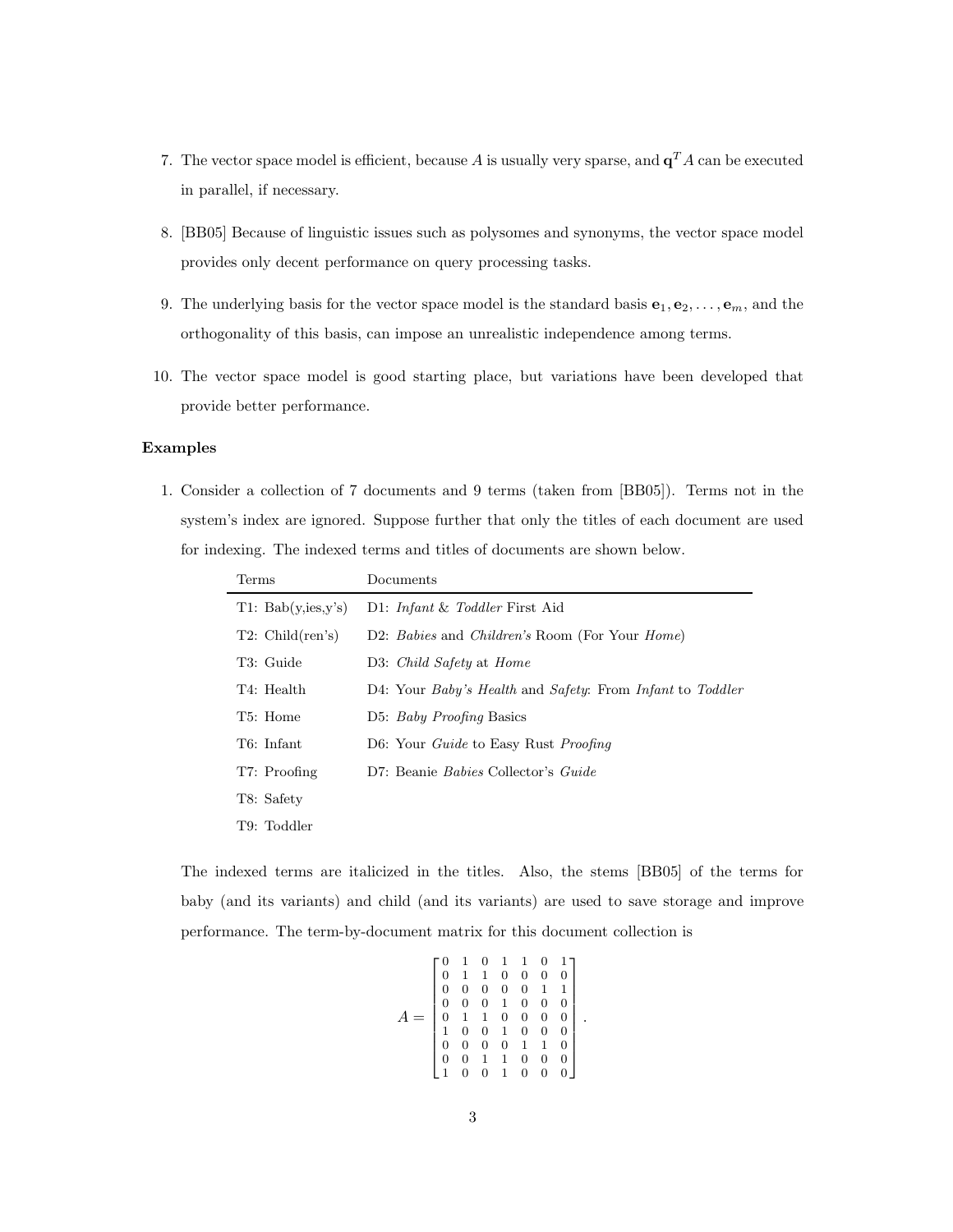For a query on baby health, the query vector is

$$
\mathbf{q} = [1 \ 0 \ 0 \ 1 \ 0 \ 0 \ 0 \ 0 \ 0]^T.
$$

To process the user's query, the cosines

$$
\delta_i = \cos \theta_i = \frac{\mathbf{q}^T \mathbf{d}_i}{\|\mathbf{q}\|_2 \|\mathbf{d}_i\|_2}
$$

are computed. The documents corresponding to the largest elements of  $\delta$  are most relevant to the user's query. For our example,

$$
\delta \approx [0 \quad 0.40824 \quad 0 \quad 0.63245 \quad 0.5 \quad 0 \quad 0.5],
$$

so document vector 4 is scored most relevant to the query on baby health. To calculate the recall and precision scores, one needs to be working with a small, well-studied document collection. In this example documents  $\mathbf{d}_4$ ,  $\mathbf{d}_1$  and  $\mathbf{d}_3$  are the three documents in the collection relevant to baby health. Consequently, with  $\tau = .1$ , the recall score is  $1/3$  and the precision is 1/4.

## 2 Latent Semantic Indexing

In the 1990s, an improved information retrieval system replaced the vector space model. This system is called Latent Semantic Indexing (LSI) [Dum91] and was the product of Susan Dumais, then at Bell Labs. LSI simply creates a low rank approximation  $A_k$  to the term-by-document matrix A from the vector space model.

- 1. [Mey00] If the term-by-document matrix  $A_{m \times n}$  has the singular value decomposition  $A =$  $U\Sigma$   $V^T = \sum_{i=1}^r \sigma_i \mathbf{u}_i \mathbf{v}_i^T$ ,  $\sigma_1 \geq \sigma_2 \geq \cdots \geq \sigma_r > 0$ , then  $A_k$  is created by truncating this expansion after  $k$  terms, where  $k$  is a user tunable parameter.
- 2. The recall and precision measures are generally used in conjunction with each other to evaluate performance.
- 3. A is replaced by  $A_k = \sum_{i=1}^k \sigma_i \mathbf{u}_i \mathbf{v}_i^T$  in the query process so that if **q** and the columns of  $A_k$ have been normalized, then the angle vector is computed as  $\boldsymbol{\delta}^T = \mathbf{q}^T A_k$ .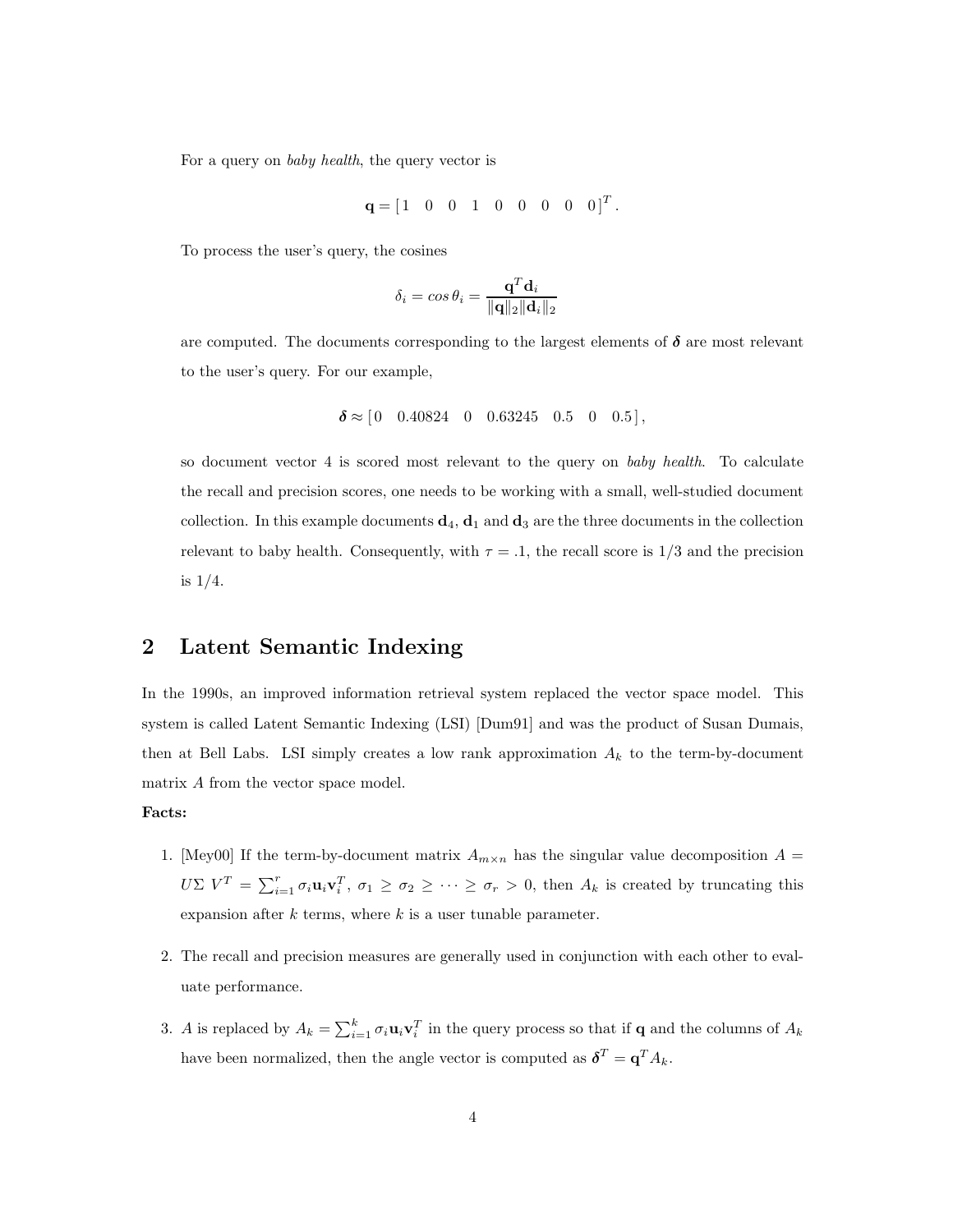4. The truncated SVD approximation to  $A$  is optimal in the sense that of all rank-k matrices, the truncated SVD  $A_k$  is the closest to  $A$ , and

$$
||A - A_k||_F = \min_{rank(B) \le k} ||A - B||_F = \sqrt{\sigma_{k+1}^2 + \dots + \sigma_r^2}.
$$

- 5. This rank-k approximation reduces the so-called linguistic noise present in the term-bydocument matrix and thus improves information retrieval performance.
- 6. [Dum91, BB05, BR99, Ber01, BDJ99] LSI is known to outperform the vector space model in terms of precision and recall.
- 7. [BR99, Ber01, BB05, BF96, BDJ99, BO98, Blo99, BR01, Dum91, HB00, JL00, JB00, LB97, WB98, ZBR01, ZMS98] LSI and the truncated singular value decomposition dominated text mining research in the 1990s.
- 8. A serious drawback to LSI is that while it might appear at first glance that  $A_k$  should save storage over the original matrix A, this is often not the case, even when  $k \ll r$ . This is because A is generally very sparse, but the singular vectors  $\mathbf{u}_i$  and  $\mathbf{v}_i^T$  are almost always completely dense. In many cases  $A_k$  requires more (sometimes much more) storage than  $A$ itself requires.
- 9. A significant problem with LSI is the fact that while A is a nonnegative matrix, the singular vectors are mixed in sign. This loss of important structure means that the truncated singular value decomposition provides no textual or semantic interpretation interpretability. Consider a particular document vector, say, column 1 of A. The truncated singular value decomposition represents document 1 as

$$
A_1 = \begin{bmatrix} \vdots \\ \mathbf{u}_1 \\ \vdots \end{bmatrix} \sigma_1 v_{11} + \begin{bmatrix} \vdots \\ \mathbf{u}_2 \\ \vdots \end{bmatrix} \sigma_2 v_{12} + \cdots \begin{bmatrix} \vdots \\ \mathbf{u}_k \\ \vdots \end{bmatrix} \sigma_k v_{1k},
$$

so document 1 is a linear combination of the basis vectors  $\mathbf{u}_i$  with the scalar  $\sigma_i v_{1i}$  being a weight that represents the contribution of basis vector  $i$  in document 1. What we'd really like to do is say that basis vector  $i$  is mostly concerned with some subset of the terms, but any such textual or semantic interpretation is difficult (or impossible) when SVD components are involved. Moreover, if there were textual or semantic interpretations, the orthogonality of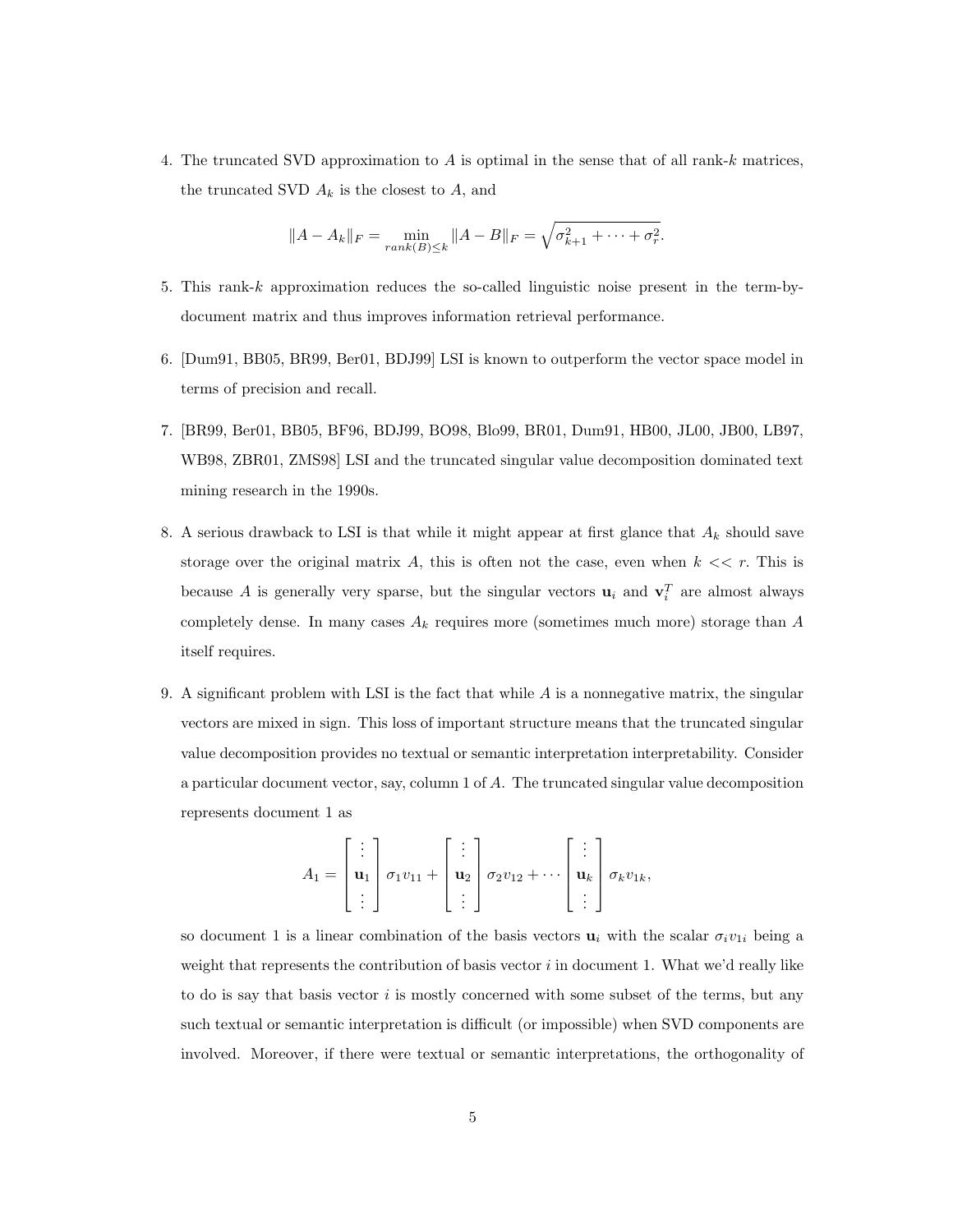the singular vectors would ensure that there is no overlap of terms in the topics in the basis vectors, which is highly unrealistic.

10. [Ber01, ZMS98] It is usually a difficult problem to determine the most appropriate value of k for a given dataset because k must be large enough so that  $A_k$  can capture the essence of the document collection but small enough to address storage and computational issues. Various heuristics have been developed to deal with this issue.

### Examples

1. Consider again the  $9 \times 7$  term-by-document matrix used in §1. The rank-4 approximation to this matrix is

|       | 0.020    | 1.048           | $-0.034$        | 0.996       | 0.975          | 0.027       | $0.975$ J |  |
|-------|----------|-----------------|-----------------|-------------|----------------|-------------|-----------|--|
|       | $-0.154$ |                 | $0.883$ $1.067$ | 0.078       | 0.027          | $-0.033$    | 0.027     |  |
|       | $-0.012$ |                 | $-0.019$ 0.013  | 0.004       | 0.509          | 0.990       | 0.509     |  |
|       |          | $0.395$ $0.058$ | 0.020           | 0.756       | 0.091          | $-0.087$    | 0.091     |  |
| $A_4$ |          | $-0.154$ 0.883  | 1.067           | 0.078       | 0.027          | $-0.033$    | 0.027     |  |
|       | 0.723    | $-0.144$        | 0.068           | 1.152       | 0.004          | $-0.012$    | 0.004     |  |
|       | $-0.012$ | $-0.019$        | 0.013           | 0.004       |                | 0.509 0.990 | 0.509     |  |
|       |          | 0.443 0.334     | 0.810           | 0.776       | $-0.074$ 0.091 |             | $-0.074$  |  |
|       | 0.723    | $-0.144$        |                 | 0.068 1.152 | 0.004          | $-0.012$    | 0.004     |  |

Notice that while  $A$  is sparse and nonnegative,  $A_4$  is dense and mixed in sign. Of course, as k increases,  $A_k$  looks more and more like  $A$ .

For a query on baby health, the angle vector is

 $\delta \approx [ .244 \quad .466 \quad -.006 \quad .564 \quad .619 \quad -.030 \quad .619 ]^T$ .

Thus, the information retrieval system returns documents  $\mathbf{d}_5$ ,  $\mathbf{d}_7$ ,  $\mathbf{d}_4$ ,  $\mathbf{d}_2$ ,  $\mathbf{d}_1$ , in order from most to least relevant. As a result, the recall improves to  $2/3$ , while the precision is  $2/5$ . Adding another singular triplet and using the approximation matrix  $A_5$  does not change the recall or precision measures, but does give a slightly different angle vector

 $\delta \approx [ .244 \quad .466 \quad -.006 \quad .564 \quad .535 \quad -.030 \quad .535 ]^T$ ,

which is better than the  $A_4$  angle vector because the most relevant document,  $\mathbf{d}_4$ , Your Baby's Health and Safety: From Infant to Toddler, gets the highest score.

# 3 Nonnegative Matrix Factorizations

The lack of semantic interpretation due to the mixed signs in the singular vectors is a major obstacle in using LSI. To circumvent this problem, alternative low rank approximations that maintained the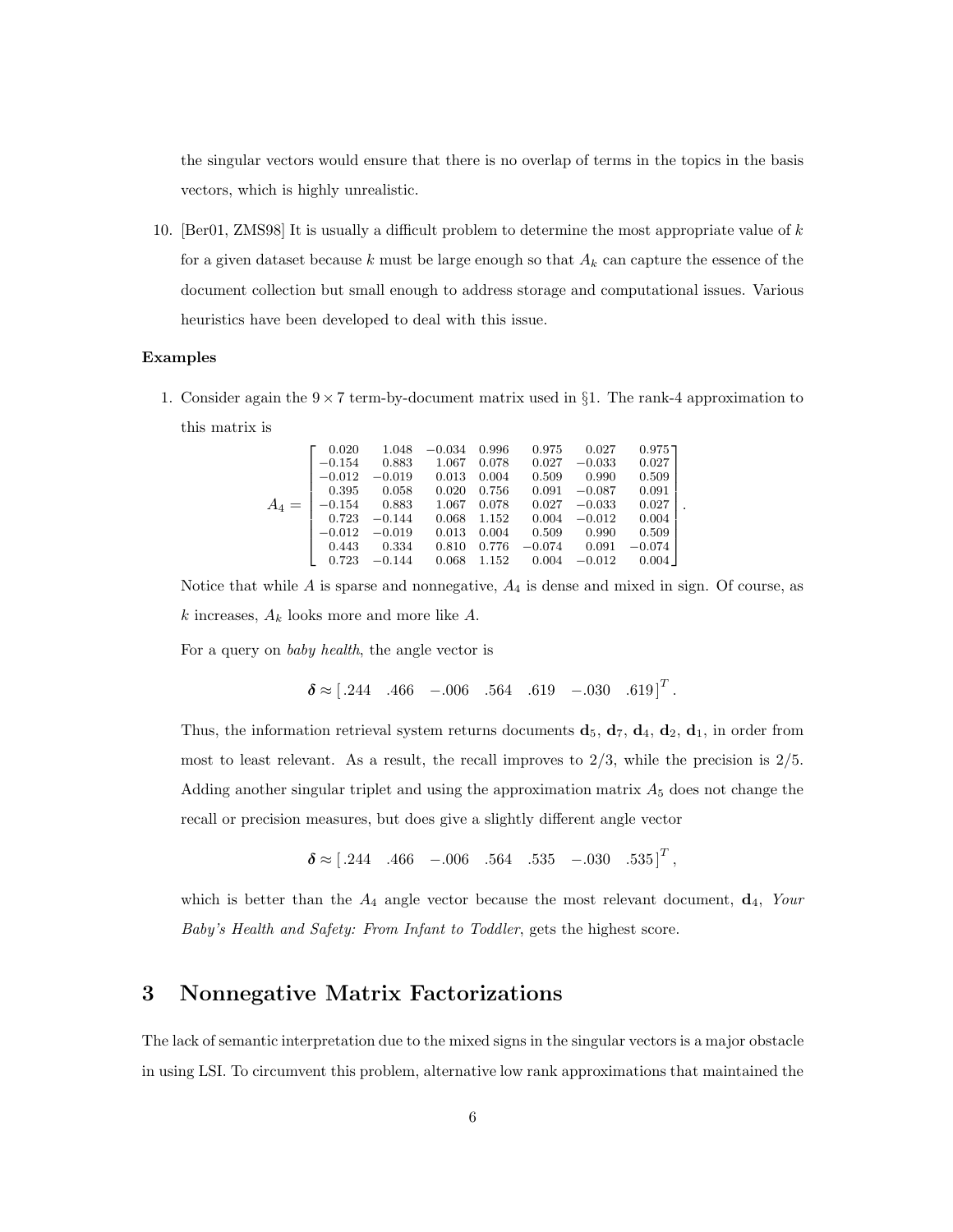nonnegative structure of the original term-by-document matrix have been proposed [LS99, LS00, PT94, PT97].

#### Facts:

- 1. If  $A_{m \times n} \geq 0$  has rank r, then for a given  $k < r$  the goal of a nonnegative matrix factorization (NMF) is to find the nearest rank-k approximation  $WH$  to A such that  $W_{m \times k} \ge 0$ and  $H_{k\times n} \geq 0$ . Once determined, a NMF simply replaces the truncated singular value decomposition in any text mining task such as clustering documents, classifying documents, or processing queries on documents.
- 2. A NMF can be formulated as a constrained nonlinear least squares problem by first specifying k and then determining

$$
\min ||A - WH||_F^2 \quad \text{subject to} \quad W_{m \times k} \ge 0, \quad H_{k \times n} \ge 0.
$$

The rank of the approximation (i.e.,  $k$ ) becomes the number of topics or clusters in a text mining application.

3. [LS99] The Lee and Seung algorithm to compute a NMF using Matlab is as follows.

Algorithm 1: Lee-Seung NMF  $W = \text{abs}(\text{randn}(m, k))$  % initialize with random dense matrix  $H = \text{abs}(\text{randn}(k, n))$  % initialize with random dense matrix for  $i = 1$ : maxiter  $H = H. * (W^{T} A) / (W^{T} W H + 10^{-9})$  % 10<sup>-9</sup> avoids division by 0  $W = W \cdot (AH^T) \cdot / (WHH^T + 10^{-9})$ end

- 4. The objective function  $||A WH||_F^2$  in the Lee and Seung algorithm tends to tail off within 50-100 iterations. Faster algorithms exist, but the Lee and Seung algorithm algorithm is guaranteed to converge to a local minimum in a finite number of steps.
- 5. [Hoy02, Hoy04, SBP04] Other NMF algorithms contain a tunable sparsity parameter that produces any desired level of sparseness in W and H. The storage savings of the NMF over the truncated SVD are substantial.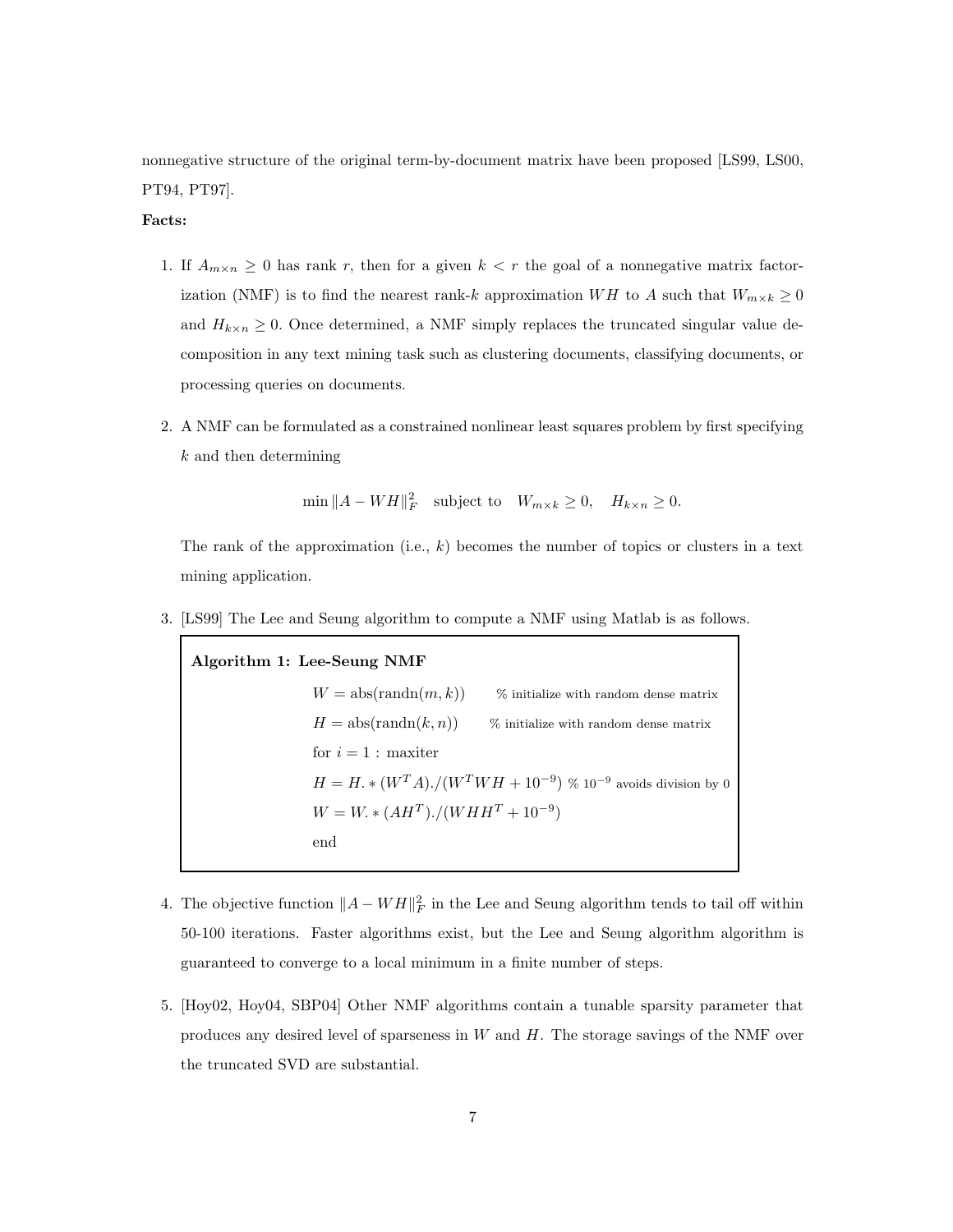- 6. Because  $A_j \approx \sum_{i=1}^k W_i h_{ij}$ , and because W and H are nonnegative, each column  $W_i$  can be viewed as a topic vector—if  $w_{ij_1}, w_{ij_2}, \ldots, w_{ij_p}$  are the largest entries in  $W_i$ , then terms  $j_1, j_2, \ldots, j_p$  dictate the topics that  $W_i$  represents. The entries  $h_{ij}$  measure the strength to which topic  $i$  appears in basis document j, and  $k$  is the number of topic vectors that one expect to see in a given set of documents.
- 7. The NMF has some disadvantages. Unlike the SVD, uniqueness and robust computations are missing in the NMF. There is no unique global minimum for the NMF (the defining constrained least squares problem is not convex in  $W$  and  $H$ ), so algorithms can only guarantee convergence to a local minimum, and many don't even guarantee that.
- 8. Not only will different NMF algorithms produce different NMF factors, the same NMF algorithm, run with slightly different parameters, can produce very different NMF factors. For example, the results can be highly dependent on the initial values.

### Examples

1. When the term-by-document matrix of the MEDLINE dataset [Med03] is approximated with a NMF as described above with  $k = 10$ , the charts in Figure 1 show the highest weighted terms from four representative columns of  $W$ . For example, this makes it clear that  $W_1$ represents heart related topics, while  $W_2$  concerns blood issues, etc.

When document 5 (column  $A_5$ ) from MEDLINE is expressed as an approximate linear combination of  $W_1, W_2, \ldots, W_{10}$  in order of the size of the entries of  $H_5$ , which are

$$
h_{95} = .1646 > h_{65} = .0103 > h_{75} = .0045 > \cdots,
$$

we have that

$$
A_5 \approx .1646 W_9 + .0103 W_6 + .0045 W_7 + \cdots
$$

$$
= .1646 \left[\begin{array}{c} \text{fatty} \\ \text{glucose} \\ \text{acids} \\ \text{insulin} \end{array}\right] + .0103 \left[\begin{array}{c} \text{kidney} \\ \text{marrow} \\ \text{dna} \\ \text{cells} \\ \text{nephr.} \end{array}\right] + .0045 \left[\begin{array}{c} \text{hormone} \\ \text{growth} \\ \text{hgh} \\ \text{pituitary} \\ \text{mg} \end{array}\right] + \cdots.
$$

Therefore, document 5 is largely about terms contained in topic vector  $W_9$  followed by topic vectors  $W_6$  and  $W_7$ .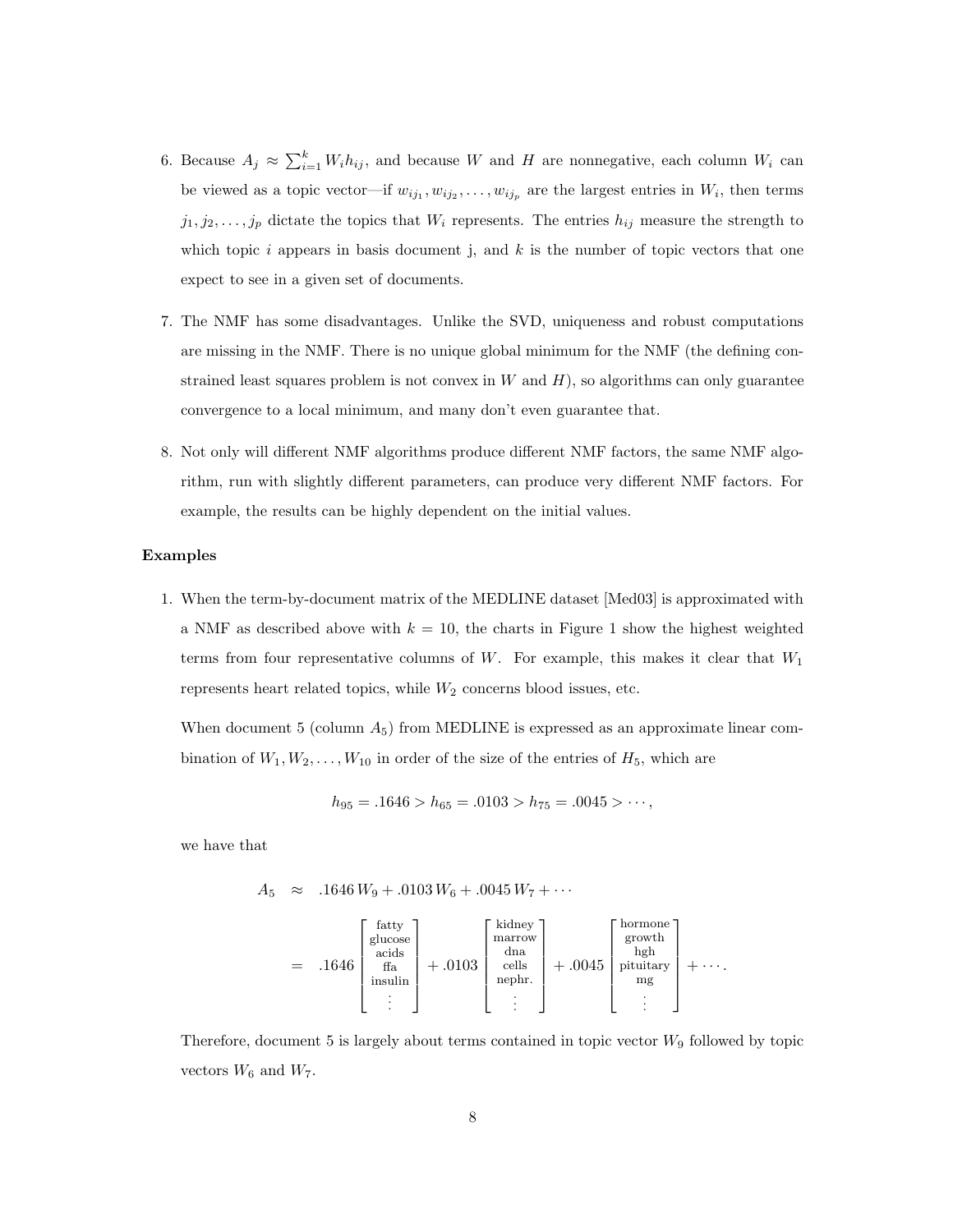

Figure 1: MEDLINE charts

2. Consider the same  $9 \times 7$  term-by-document matrix A from the example in §1. A rank-4 approximation  $A_4 = W_{9 \times 4} H_{4 \times 7}$  that is produced by the Lee and Seung algorithm is

$$
A_4=\left[\begin{smallmatrix} 0.027&0.888&0.196&1.081&0.881&0.233&0.881\\0&0.852&1.017&0.173&0.058&0.031&0.058\\0.050&0.084&0.054&0.102&0.496&0.899&0.496\\0.360&0.172&0.073&0.729&0.179&0.029&0.179\\0&0.852&1.017&0.173&0.058&0.031&0.058\\0.760&0.032&0.155&1.074&0.033&0.061&0.033\\0.445&0.481&0.647&0.718&0.047&0.053&0.047\\0.760&0.032&0.155&1.074&0.033&0.061&0.033 \end{smallmatrix}\right]
$$

,

where

$$
W_4=\left[\begin{smallmatrix} 0.202 & 0.017 & 0.160 & 1.357\\ 0 & 0 & 0.907 & 0.104\\ 0.805 & 0 & 0 & 0.008\\ 0 & 0.415 & 0 & 0.321\\ 0 & 0 & 0.907 & 0.104\\ 0 & 0.875 & 0 & 0.060\\ 0.805 & 0 & 0 & 0.008\\ 0 & 0.513 & 0.500 & 0.085\\ 0 & 0.876 & 0 & 0.060 \end{smallmatrix}\right],
$$

$$
H_4=\begin{bmatrix} 0.062 & 0.010 & 0.067 & 0.119 & 0.610 & 1.117 & 0.610 \\ 0.868 & 0 & 0.177 & 1.175 & 0 & 0.070 & 0 \\ 0 & 0.878 & 1.121 & 0.105 & 0 & 0.034 & 0 \\ 0 & 0.537 & 0 & 0.752 & 0.559 & 0 & 0.559 \end{bmatrix}.
$$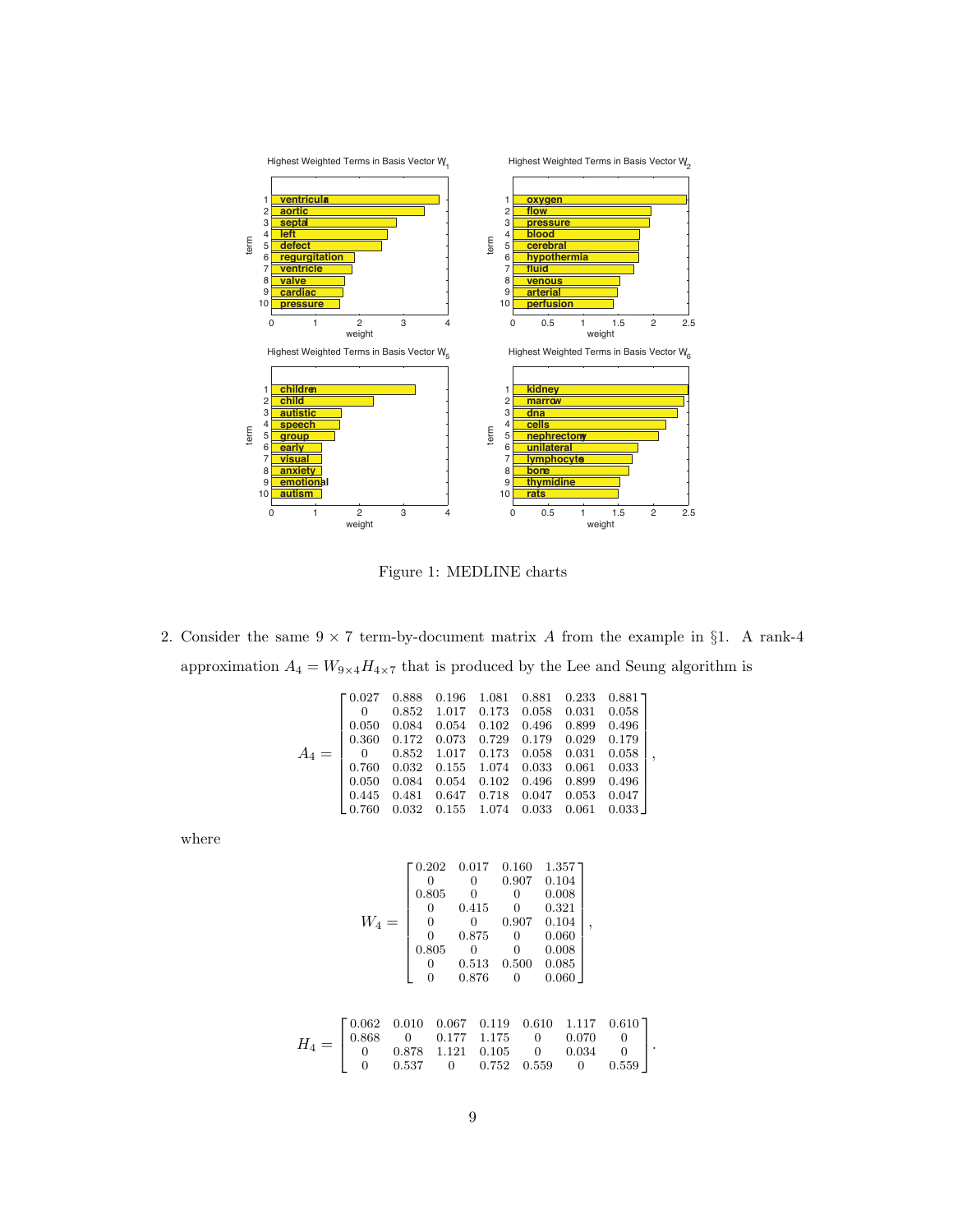Notice that both  $A$  and  $A_4$  are nonnegative, and the sparsity of  $W$  and  $H$  makes the storage savings apparent. The error in this NMF approximation as measured by  $||A - WH||_F^2$  is 1.56, while the error in the best rank-4 approximation from the truncated SVD is 1.42. In other words, the NMF approximation is not far from the optimal SVD approximation—this is frequently the case in practice in spite of the fact that  $W$  and  $H$  can vary with the initial conditions. For a query on baby health, the angle vector is

$$
\delta \approx [0.224 \quad 0.472 \quad 0.118 \quad 0.597 \quad 0.655 \quad 0.143 \quad 0.655]^T
$$
.

Thus, the information retrieval system that uses the nonnegative matrix factorization gives the same ranking as a system that uses the truncated singular value decomposition. However, the factors are sparse and nonnegative, and can be interpreted.

# 4 Web Search

Only a few years ago users of Web search engines were accustomed to waiting, for what would now seem to be an eternity, for search engines to return results to their queries. And when a search engine finally responded, the returned list was littered with links to information that was either irrelevant, unimportant, or downright useless. Frustration was compounded by the fact that useless links invariably appeared at or near the top of the list while useful links were deeply buried. Users had to sift through links a long way down in the list to have a chance of finding something satisfying, and being less than satisfied was not uncommon.

The reason for this is that the Web's information is not structured like information in the organized databases and document collections that generations of computer scientists had honed their techniques on. The Web is unique in the sense that it is self organized . That is, unlike traditional document collections that are accumulated, edited, and categorized by trained specialists, the Web has no standards, no reviewers, and no gatekeepers to police content, structure, and format. Information on the Web is volatile and heterogeneous—links and data are rapidly created, changed, and removed, and Web information exists in multiple formats, languages, and alphabets. And there is a multitude of different purposes for Web data—e.g., some Web pages are designed to inform while others try to sell, cheat, steal, or seduce. In addition, the Web's self organization opens the door for spammers, the nefarious people who want to illicitly commandeer your attention to sell or advertise something to you that you probably don't want. Web spammers are continually devising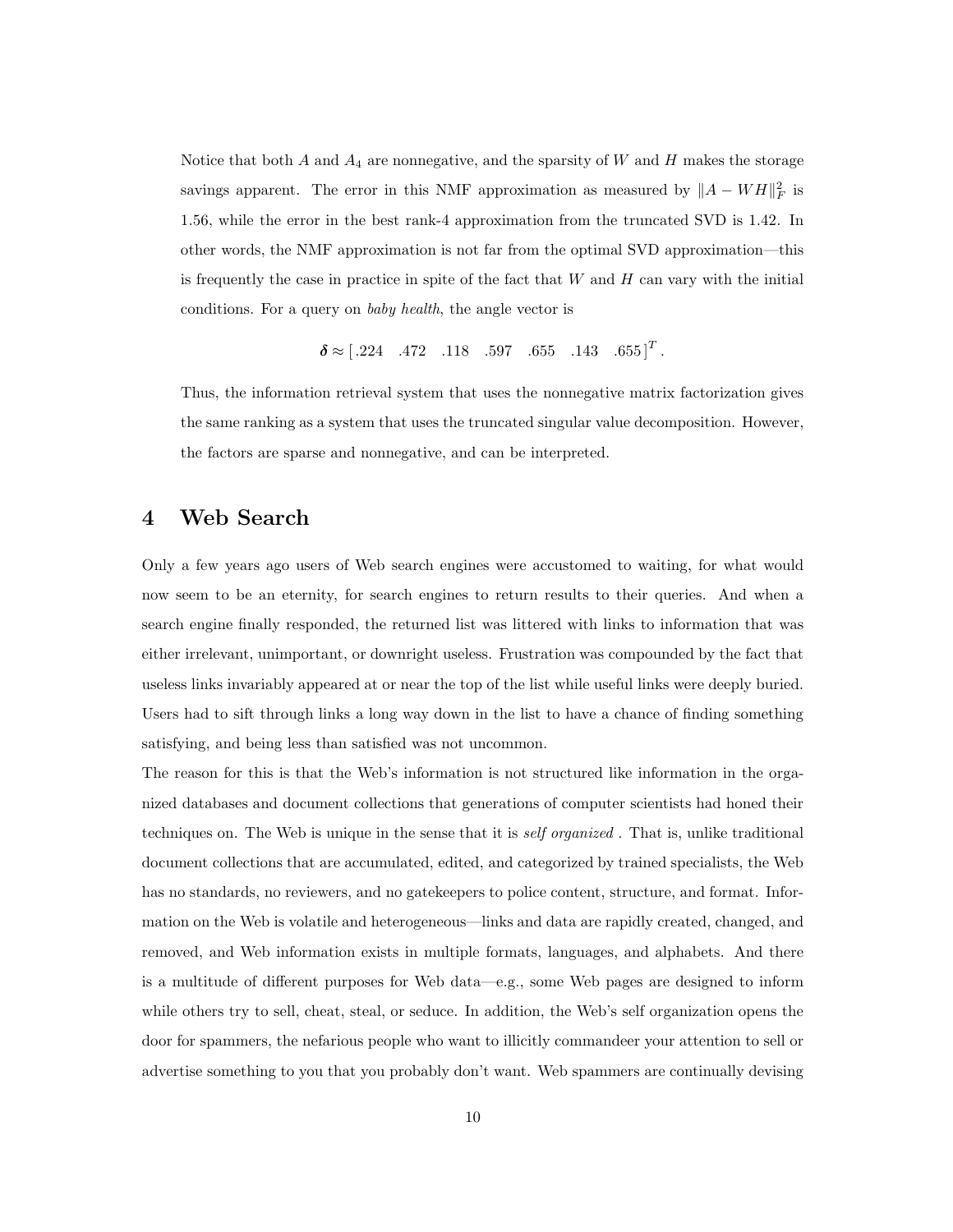diabolical schemes to trick search engines into listing their (or their client's) Web pages near the top of the list of search results. They had an easy time of it when Web search relied on traditional IR methods based on semantic principles. Spammers could create Web pages that contained things such as miniscule or hidden text fonts, hidden text with white fonts on a white background, and misleading metatag descriptions designed to influence semantic based search engines. Finally, the enormous size of the Web, currently containing  $O(10^9)$  pages, completely overwhelmed traditional IR techniques.

By 1997 it was clear that in nearly all respects the database and IR technology of the past wasn't well suited for Web search, so researchers set out to devise new approaches. Two big ideas emerged (almost simultaneously), and each capitalizes on the link structure of the Web to differentiate between relevant information and fluff. One approach, HITS (Hypertext Induced Topic Search), was introduced by Jon Kleinberg [Kle99, LM06], and the other, which changed everything, is Google's PageRank that was developed by Sergey Brin and Larry Page [BP98, BPM99, LM06]. While variations of HITS and PageRank followed (e.g., Lempel's SALSA [LM00, LM05, LM06]), the basic idea of PageRank became the driving force, so the focus is on this concept.

### Definitions:

Early in the game search companies such as YAHOO! employed students to surf the Web and record key information about the pages they visited. This quickly overwhelmed human capability, so today all Web search engines use Web Crawlers, which is software that continuously scours the Web for information to return to a central repository.

Web pages found by the robots are temporarily stored in entirety in a **page repository.** Pages remain in the repository until they are sent to an indexing module, where their vital information is stripped to create a compressed version of the page. Popular pages that are repeatedly requested by users are stored here longer, perhaps indefinitely.

The indexing module extracts only key words, key phrases, or other vital descriptors, and it creates a compressed description of the page that can be "indexed." Depending on the popularity of a page the uncompressed version is either deleted or returned to the page repository.

There are three general kinds of indexes that contain compressed information for each webpage. The content index contains information such as key words or phrases, titles, and anchor text, and this is stored in a compressed form using an inverted file structure, which is simply the electronic version of a book index—i.e., each morsel of information points to a list of pages containing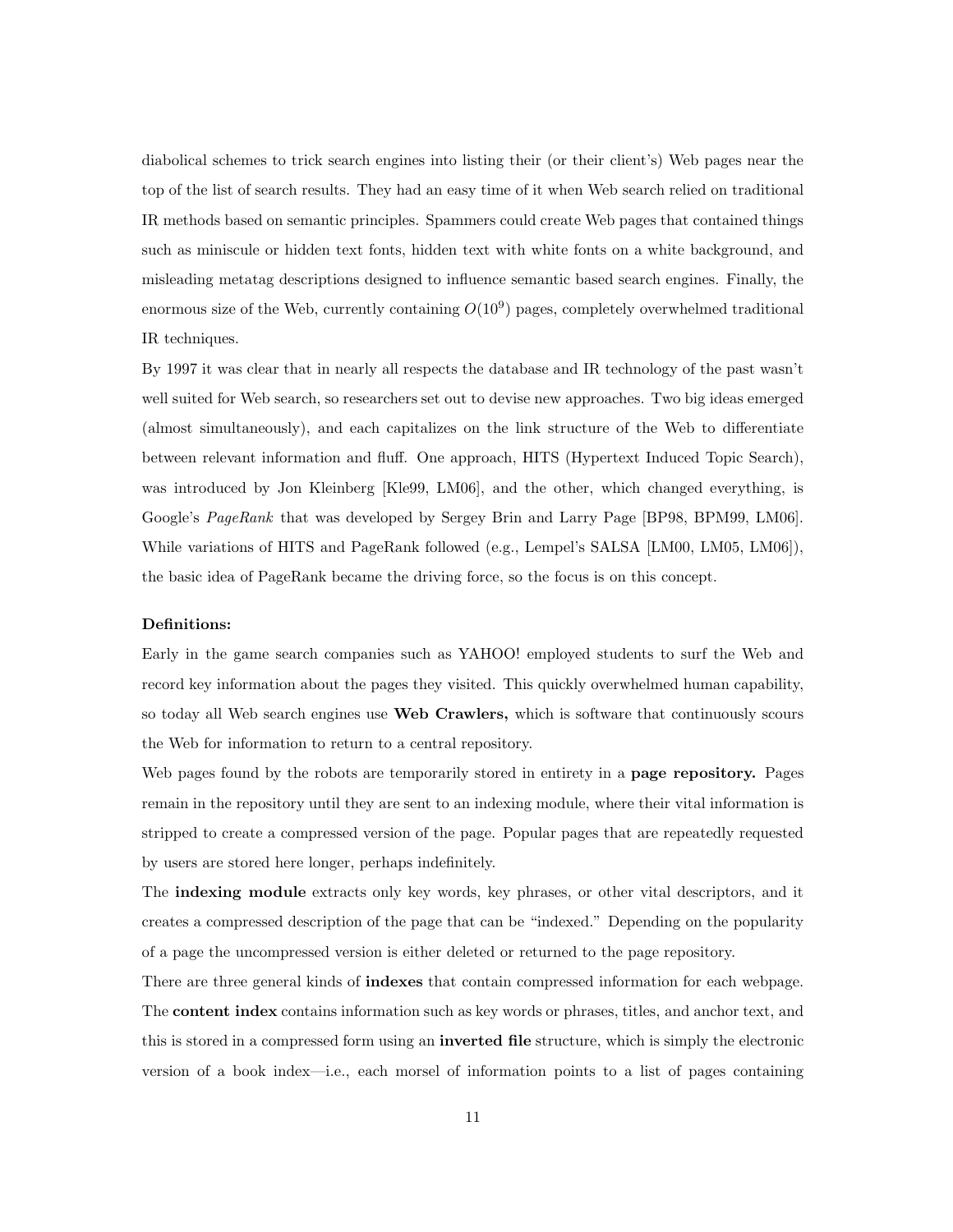it. Information regarding the hyperlink structure of a page is stored in compressed form in the structure index. The crawler module sometimes accesses the structure index to find uncrawled pages. Finally, there are special-purpose indexes such as an image index and a pdf index. The crawler, page repository, indexing module, and indexes, along with their corresponding data files exist and operate independent of users and their queries.

The query module converts a user's natural language query into a language that the search engine can understand (usually numbers), and consults the various indexes in order to answer the query. For example, the query module consults the content index and its inverted file to find which pages contain the query terms.

The pertinent pages are the pages that contain query terms. After pertinent pages have been identified, the query module passes control to the ranking module.

The ranking module takes the set of pertinent pages and ranks them according to some criterion, and this criterion is the heart of the search engine—it is the distinguishing characteristic that differentiates one search engine from another. The ranking criterion must somehow discern which Web pages best respond to a user's query, a daunting task because there might be millions of pertinent pages. Unless a search engine wants to play the part of a censor (which most don't), the user is given the opportunity of seeing a list of links to a large proportion of the pertinent pages, but with less useful links permuted downward.

PageRank is Google's patented ranking system, and some of the details surrounding PageRank are discussed below.

- 1. Google assigns at least two scores to each Web page. The first is a popularity score and the second is a content score. Google blends these two scores to determine the final ranking of the results that are returned in response to a user's query.
- 2. [BP98] The rules used to give each pertinent page a content score are trade secrets, but they generally take into account things such as whether the query terms appear in the title or deep in the body of a Web page, the number of times query terms appear in a page, the proximity of multiple query words to one another, and the appearance of query terms in a page (e.g., headings in bold font score higher). The content of neighboring web pages is also taken into account.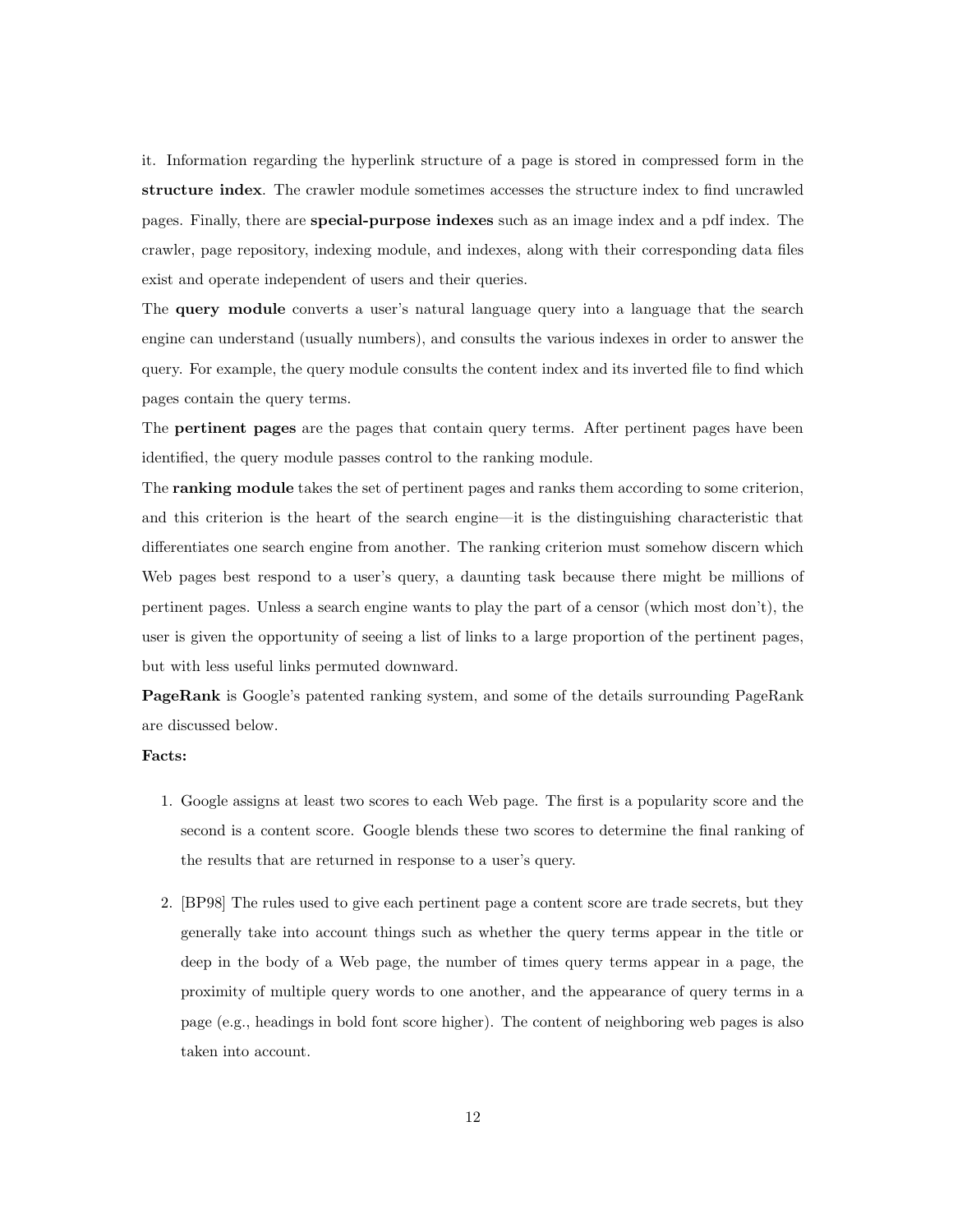3. Google is known to employ over a hundred such metrics in this regard, but the details are proprietary. While these metrics are important, they are secondary to the the popularity score, which is the primary component of PageRank. The content score is used by Google only to temper the popularity score.

# 5 Google's PageRank

The popularity score is where the mathematics lies, so it is the focus of the remainder of this exposition. We will identify the term "PageRank" with just the mathematical component of Google's PageRank (the popularity score) with the understanding that PageRank may be tweaked by a content score to produce a final ranking.

Both PageRank and Google were conceived by Sergey Brin and Larry Page while they were computer science graduate students at Stanford University, and in 1998 they took a leave of absence to focus on their growing business. In a public presentation at the Seventh International World Wide Web conference (WWW98) in Brisbane, Australia, their paper "The PageRank citation ranking: Bringing order to the Web" [BPM99] made small ripples in the information science community that quickly turned into waves.

The original idea was that a page is important if it is pointed to by other important pages. That is, the importance of your page (its PageRank) is determined by summing the PageRanks of all pages that point to yours. Brin and Page also reasoned that when an important page points to several places, its weight (PageRank) should be distributed proportionately.

In other words, if YAHOO! points to 99 pages in addition to yours, then you should only get credit for 1/100 of YAHOO!'s PageRank. This is the intuitive motivation behind Google's PageRank concept, but significant modifications are required to turn this basic idea into something that works in practice.

For readers who want to know more, the book *Google's PageRank and Beyond: The Science of* Search Engine Rankings [LM06] from Princeton University Press contains over 250 pages devoted to link analysis algorithms along with other ranking schemes such as HITS and SALSA as well as additional background material, examples, code, and chapters dealing with more advanced issues in Web search ranking.

#### Definitions: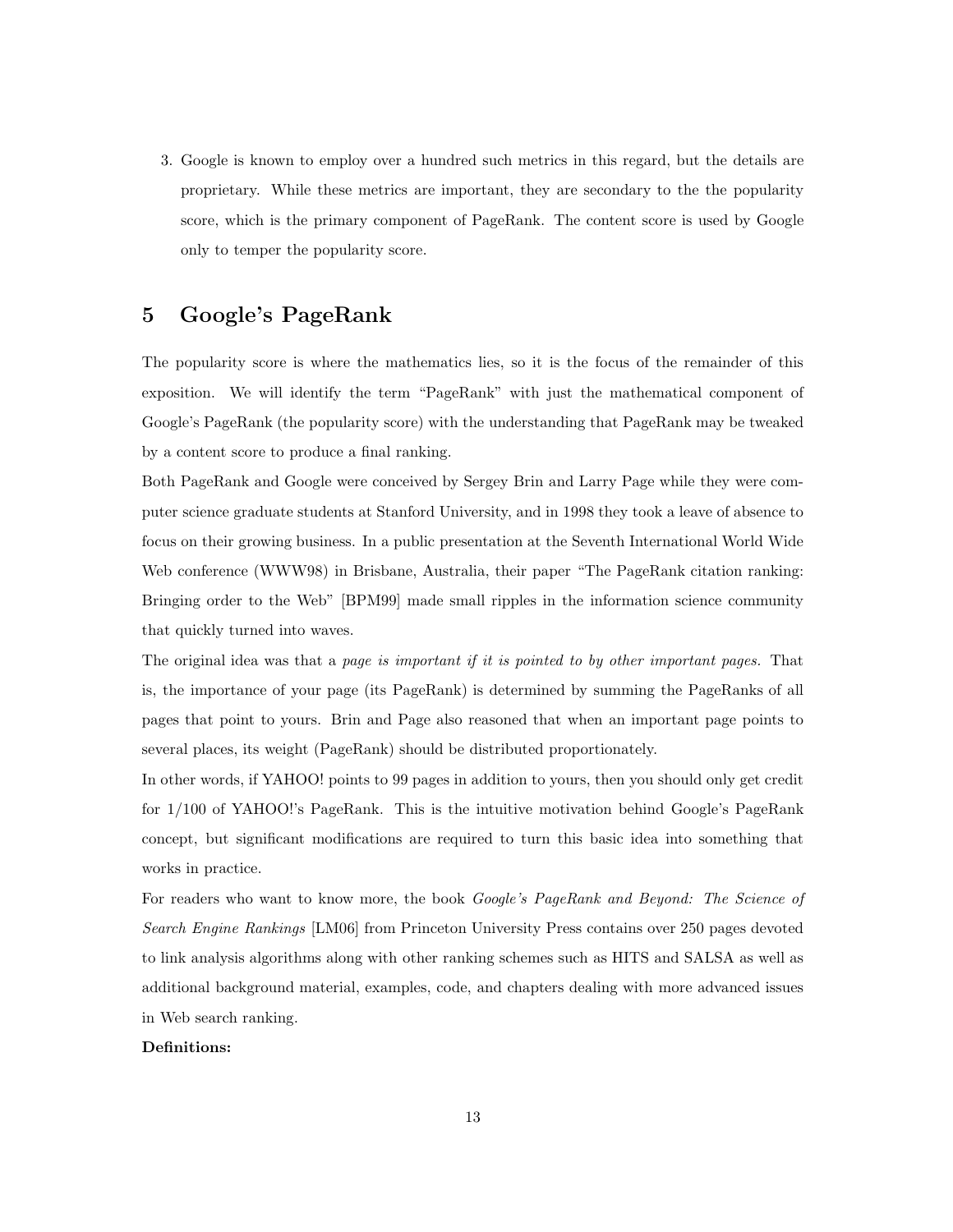The **hyperlink matrix** is the matrix  $H_{n\times n}$  that represents the link structure of the Web, and its entries are given by

$$
h_{ij} = \begin{cases} 1/|O_i| & \text{if there is a link from page } i \text{ to page } j, \\ 0 & \text{otherwise,} \end{cases}
$$

where  $|O_i|$  is the number of outlinks from page j.

Suppose that there are n Web pages, and let  $r_i(0)$  denote the initial rank of the  $i^{th}$  page. If the ranks are successively modified by setting

$$
r_i(k+1) = \sum_{j \in I_i} \frac{r_j(k)}{|O_j|}, \quad k = 1, 2, 3, \dots,
$$

where  $r_i(k)$  is the rank of page i at iteration k and  $I_i$  is the set of pages pointing (linking) to page i, then the rankings after the  $k^{th}$  iteration are

$$
\mathbf{r}^{T}(k) = (r_{1}(k), r_{2}(k), \ldots, r_{n}(k)) = \mathbf{r}^{T}(0)H^{k}.
$$

The **conceptual PageRank** of the  $i^{th}$  Web page is defined to be

$$
r_i = \lim_{k \to \infty} r_i(k),
$$

provided that the limit exists. However, this definition is strictly an intuitive concept because the natural structure of the Web generally prohibits these limits from existing.

A dangling node is a Web page that contain no out links. Dangling nodes produce zero rows in the hyperlink matrix H, so even if  $\lim_{k\to\infty} H^k$  exists, the limiting vector  $\mathbf{r}^T = \lim_{k\to\infty} \mathbf{r}^T(k)$ would be dependent on the initial vector  $\mathbf{r}^T(0)$ , which is not good.

The stochastic hyperlink matrix is produced by perturbing the hyperlink matrix to be stochastic. In particular,

$$
S = H + \mathbf{a} \mathbf{1}^T / n,\tag{1}
$$

where a is the column in which

$$
a_i = \begin{cases} 1 & \text{if page } i \text{ is a dangling node,} \\ 0 & \text{otherwise.} \end{cases}
$$

S is a stochastic matrix that is identical to H except that zero rows in H are replaced by  $\mathbf{1}^T/n$  (1 is a vector of 1s and  $n = O(10^9)$ , so entries in  $\mathbf{1}^T/n$  are pretty small). The effect is to eliminate dangling nodes. Any probability vector  $p^T > 0$  can be used in place of the uniform vector.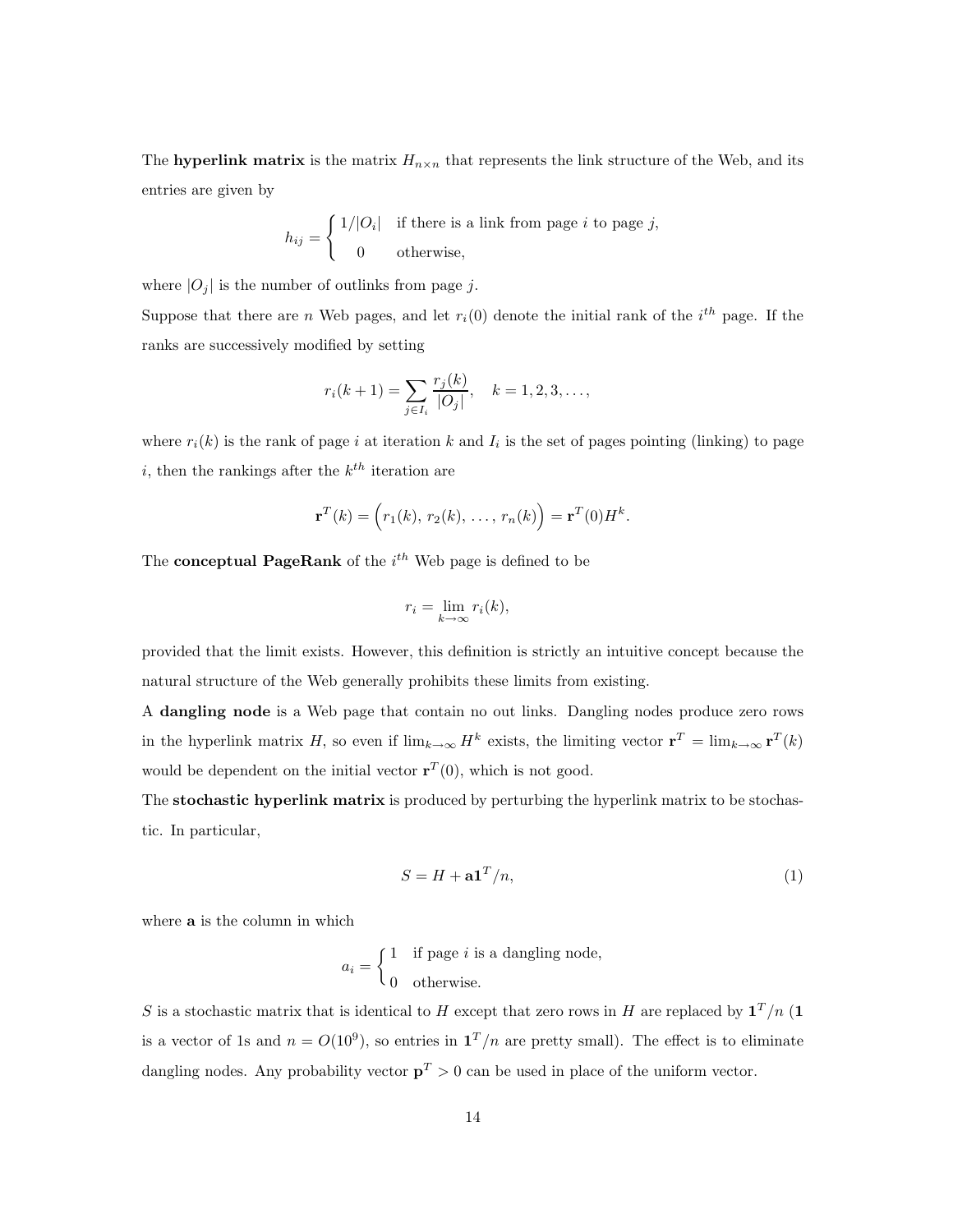The Google matrix is defined to be the stochastic matrix

$$
G = \alpha S + (1 - \alpha)E,\tag{2}
$$

where  $E = \mathbf{1} \mathbf{v}^T$  in which  $\mathbf{v}^T > 0$  can be any probability vector. Google originally set  $\alpha = .85$  and  $\mathbf{v}^T = \mathbf{1}^T/n$ . The choice of  $\alpha$  is discussed later in facts 12, 13, and 14.

The **personalization vector** is the vector  $v^T$  in  $E = \mathbf{1}v^T$  in (2). Manipulating  $v^T$  gives Google the flexibility to make adjustments to PageRanks as well as to personalize them (thus the name "personalization vector") [HKJ03, LM04a].

The PageRank vector is the left Perron vector  $\pi^T$  of the Google matrix G. In particular,  $\pi^T(I G$  = 0, where  $\pi^T > 0$  and  $\|\pi^T\|_1 = 1$ . The components of this vector constitute Google's popularity score of each webpage.

- 1. [Mey00, Chapt. 8] The Google matrix  $G$  is a primitive stochastic matrix, so the spectral radius  $\rho(G) = 1$  is a simple eigenvalue, and 1 is the only eigenvalue on the unit circle.
- 2. The iteration defined by  $\pi^{T}(k+1) = \pi^{T}(k)G$  converges, independent of the starting vector, to a unique stationary probability distribution  $\pi^T$ , which is the PageRank vector.
- 3. The irreducible aperiodic Markov chain defined by  $\pi^{T}(k+1) = \pi^{T}(k)G$  is a constrained random walk on the Web graph. The random walker can be characterized as a Web surfer who, at each step, randomly chooses a link from his current page to click on except that:
	- (a) When a dangling node is encountered, the excursion is continued by jumping to another page selected at random (i.e., with probability  $1/n$ ).
	- (b) At each step the random Web surfer has a chance (with probability  $1 \alpha$ ) of becoming bored with following links from the current page, in which case the random Web surfer continues the excursion by jumping to page j with probability  $v_j$ .
- 4. The random walk defined by  $\mathbf{r}^T(k+1) = \mathbf{r}^T(k)S$  will generally not converge because Web's graph structure is not strongly connected, which results in a reducible chain with many isolated ergodic classes.
- 5. The power method has been Google's computational method of choice for computing the PageRank vector. If formed explicitly,  $G$  is completely dense, and the size of  $n$  would make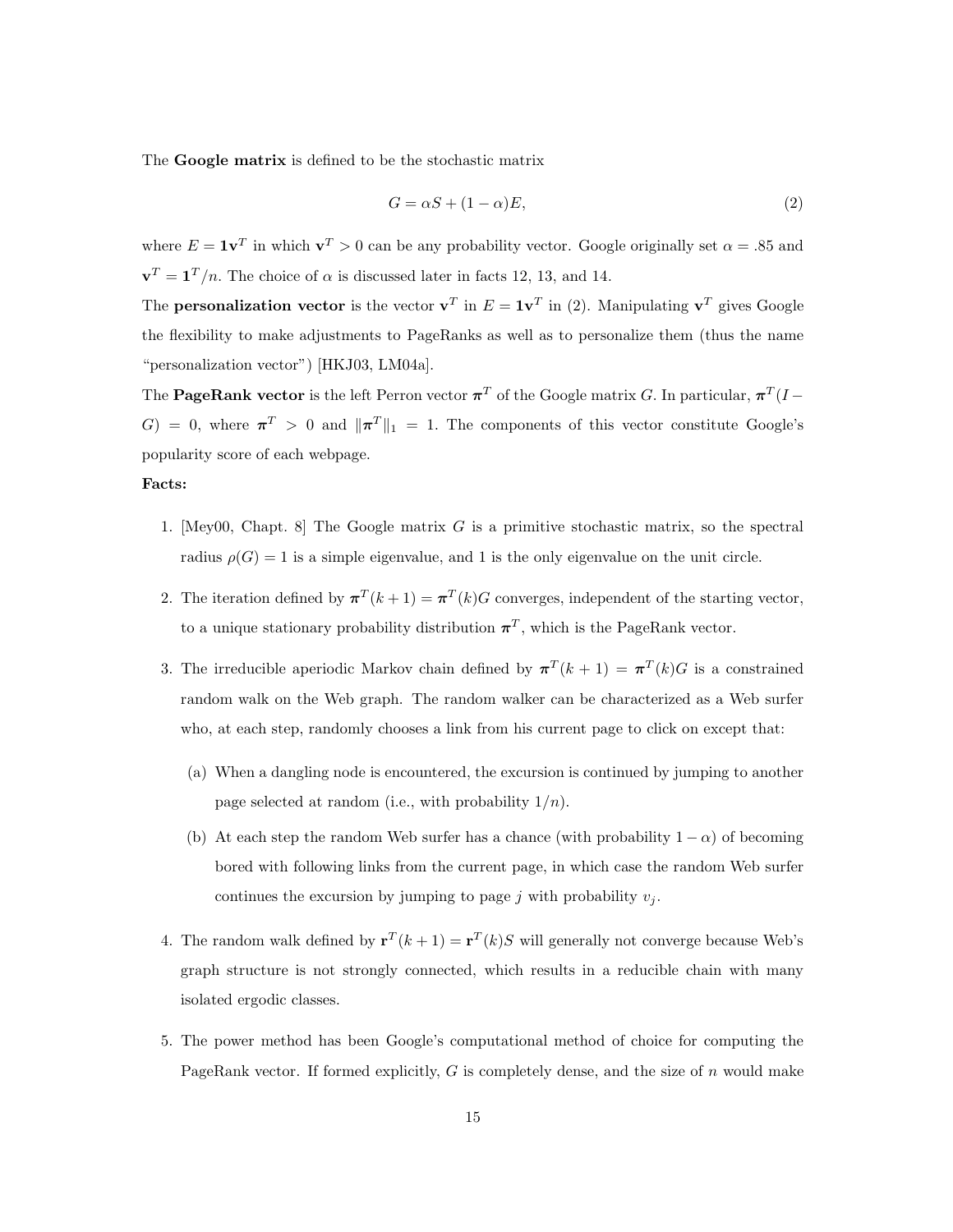each power iteration extremely costly—billions of flops for each step. But writing the power method as

$$
\boldsymbol{\pi}^T(k+1) = \boldsymbol{\pi}^T(k)G = \alpha \boldsymbol{\pi}^T(k)H + \left(\alpha \boldsymbol{\pi}^T(k)\mathbf{a}\right)\mathbf{1}^T/n + (1-\alpha)\mathbf{v}^T
$$

shows that only extremely sparse vector-matrix multiplications are required. Only the nonzero  $h_{ij}$ 's are needed, so G and S are neither formed nor stored.

- 6. When implemented as shown above, each power step requires only  $nnz(H)$  flops, where  $nnz(H)$  is the number of nonzeros in H, and, since the average number of nonzeros per column in H is significantly less than 10, we have  $O(nnz(H)) \approx O(n)$ . Furthermore, the inherent parallism is easily exploited, and the current iterate is the only vector stored at each step.
- 7. Because the Web has many disconnected components, the hyperlink matrix is highly reducible, and compensating for the dangling nodes to construct the stochastic matrix  $S$  does not significantly affect this.
- 8. [Mey00, p. 695-696] Since S is also reducible, S can be symmetrically permuted to have the form

| $S \sim$ | Г $\mathit{S}_{11}$<br>$\theta$ | $S_{12}$<br>$S_{22}$ | $\cdots$<br>$\cdots$<br>$\cdots$ | $S_{1r}$<br>$S_{2r}$<br>$S_{rr}$ | $S_{1,r+1}$<br>$S_{2,r+1}$<br>$S_{r,r+1}$ | $S_{1,r+2}$<br>$S_{2,r+2}$<br>$S_{r,r+2}$ | $\cdots$<br>$\cdots$<br>.<br>$\ldots$ . | $S_{1m}$<br>$S_{2m}$<br>$_{Srm}$ |  |
|----------|---------------------------------|----------------------|----------------------------------|----------------------------------|-------------------------------------------|-------------------------------------------|-----------------------------------------|----------------------------------|--|
|          |                                 | 0                    | $\cdots$<br>.<br>$\cdots$        | $\Omega$<br>U                    | $S_{r+1,r+1}$<br>0<br>0                   | $S_{r+2,r+2}$                             | .<br>.<br>$\cdots$                      | $S_{mm}$ .                       |  |

where the following are true.

- For each  $1 \leq i \leq r$ ,  $S_{ii}$  is either irreducible or  $[0]_{1 \times 1}$ .
- For each  $1 \leq i \leq r$ , there exists some  $j > i$  such that  $S_{ij} \neq 0$ .
- $\rho(S_{ii}) < 1$  for each  $1 \leq i \leq r$ .
- $S_{r+1,r+1}, S_{r+2,r+2}, \cdots, S_{m,m}$  are each stochastic and irreducible.
- 1 is an eigenvalue for S that is repeated exactly  $m r$  times.
- 9. The natural structure of the Web forces the algebraic multiplicity of the eigenvalue 1 to be large.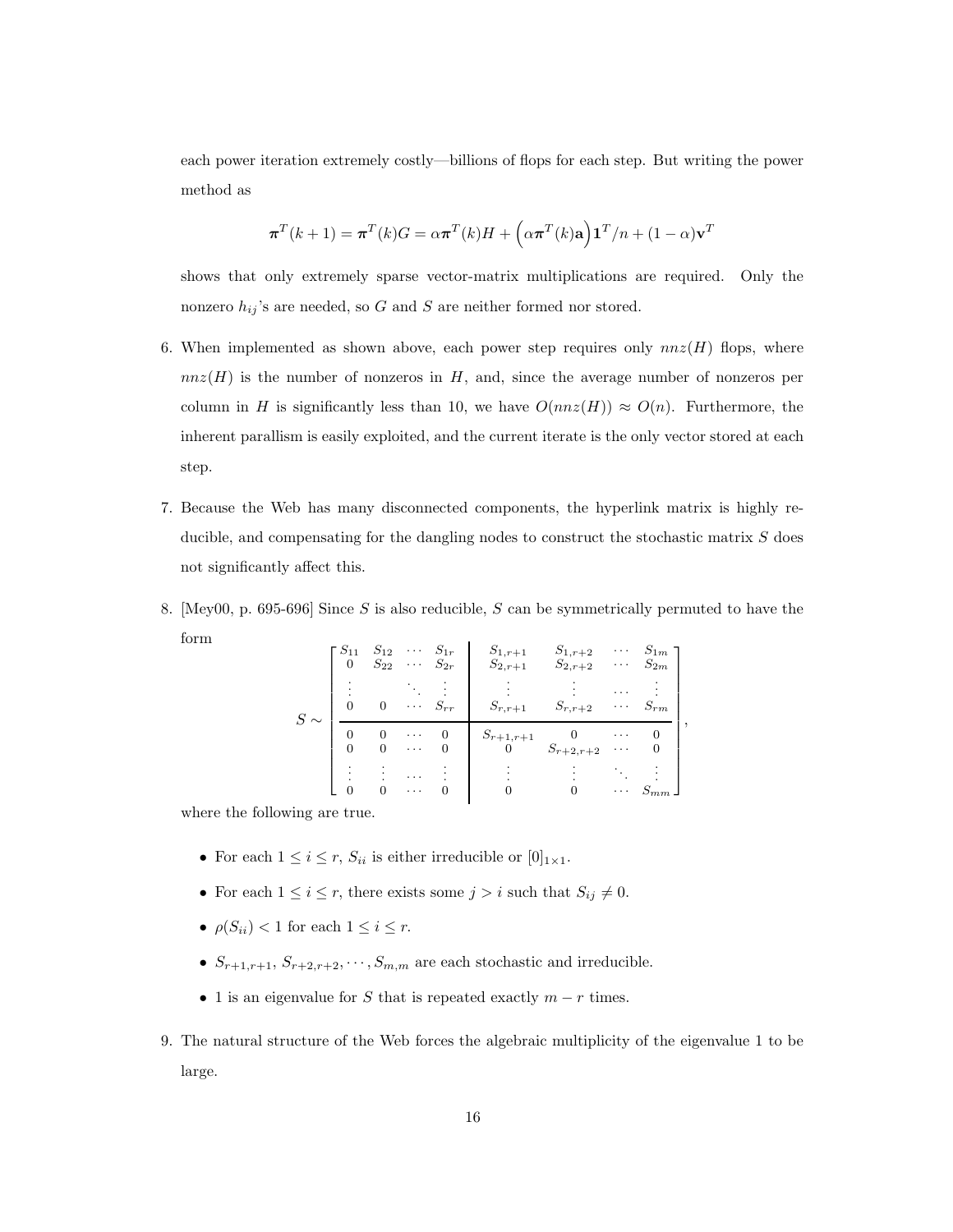10. [LM04a, LM06, Mey00, Ex. 7.1.17, p. 502] If the eigenvalues of  $S_{n \times n}$  are

$$
\lambda(S) = \{ \underbrace{1, 1, \ldots, 1}_{m-r}, \mu_{m-r+1}, \ldots, \mu_n \}, \quad 1 > |\mu_{m-r+1}| \geq \cdots \geq |\mu_n|,
$$

then the eigenvalues of the Google matrix  $G = \alpha S + (1 - \alpha)E$  are

$$
\lambda(G) = \{1, \underbrace{\alpha, \dots, \alpha}_{m-r-1}, (\alpha \mu_{m-r+1}), \dots, (\alpha \mu_n)\}.
$$
 (3)

- 11. [Mey00] The asymptotic rate of convergence of any aperiodic Markov chain is governed by the magnitude of its largest subdominant eigenvalue. In particular, if the distinct eigenvalues  $\lambda_i$  of an aperiodic chain are ordered  $\lambda_1 = 1 > |\lambda_2| \ge |\lambda_3| \ge \cdots \ge |\lambda_n|$ , then the number of incorrect digits in each component of  $\pi^{T}(k)$  is eventually going to be reduced by about  $-log_{10}|\lambda_2|$  digits per iteration.
- 12. Determining (or even estimating)  $|\lambda_2|$  normally requires substantial effort, but equation (3) says that  $\lambda_2 = \alpha$  for the Google matrix G. This is an extremely happy accident because it means that Google's engineers can completely control the rate of convergence, regardless of the value of the personalization vector  $\mathbf{v}^T$  in  $E = \mathbf{1v}^T$ .
- 13. At the last public disclosure Google was setting  $\alpha = .85$ , so, at this value, the asymptotic rate of convergence of the power method is  $-log_{10}(0.85) \approx 0.07$ , which means that the power method will eventually take about 14 iterations for each significant place of accuracy that is required.
- 14. [LM04a] Even though they can control the rate of convergence with  $\alpha$ , Google's engineers are forced to perform a delicate balancing act because while decreasing  $\alpha$  increases the rate of convergence, decreasing  $\alpha$  also lessens the effect of the true hyperlink structure of the Web, which is Google's primary mechanism for measuring webpage importance. Increasing  $\alpha$  more accurately reflects the Web's true link structure, but, along with slower convergence, sensitivity issues begin to surface in the sense that slightly different values for  $\alpha$  near 1 can produce significantly different PageRanks.
- 15. [KHM03a] The power method can be substantially accelerated by a quadratic extrapolation technique similar to Aitken's  $\Delta^2$  method, and there is reason to believe that Google has adopted this procedure.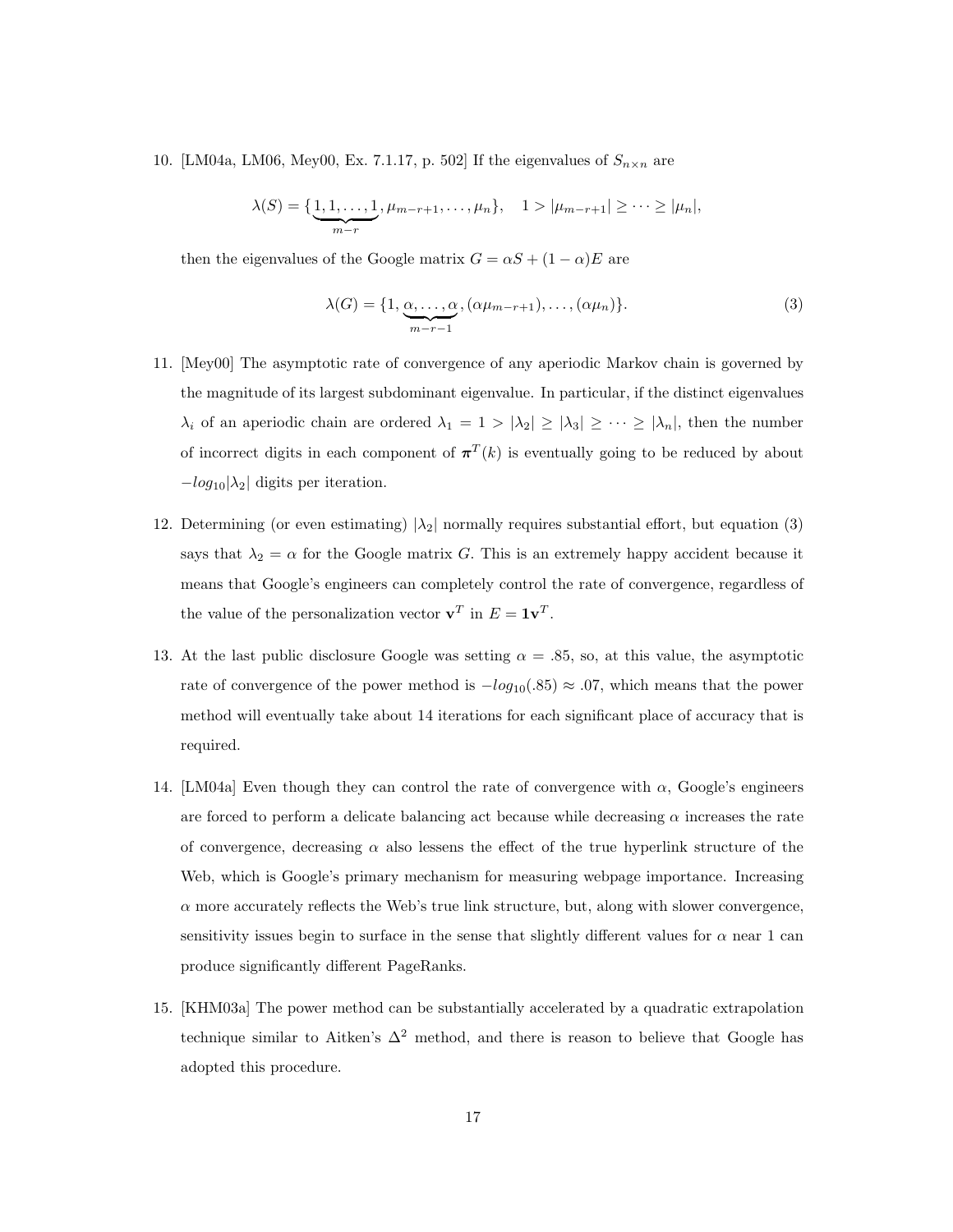- 16. [KHM03b, KHG04] Other improvements to the basic power method include a block algorithm and an adaptive algorithm that monitors the convergence of individual elements of the PageRank vector. As soon as components of the vector have converged to an acceptable tolerance, they are no longer computed. Convergence is faster because the work per iteration decreases as the process evolves.
- 17. [LM02, LM04a, LM04b, LGZ03] Other methods partition H into two groups according to dangling nodes and nondangling nodes. The problem is then aggregated by lumping all of the dangling nodes into one super state to produce a problem that is significantly reduced in size—this is due to the fact that the dangling nodes account for about one-fourth of the Web's nodes. The most exciting feature of all these algorithms is that they do not compete with one another. In fact, it is possible to combine some of these algorithms to achieve even greater performance.
- 18. The accuracy of PageRank computations is an important implementation issue, but we do not know the accuracy with which Google works. It seems that it must be at least high enough to differentiate between the often large list of ranked pages that Google usually returns, and since  $\pi^T$  is a probability vector containing  $O(10^9)$  components, it is reasonable to expect that accuracy giving at least ten significant places is needed to distinguish among the elements.
- 19. A weakness of PageRank is "topic drift." The PageRank vector might be mathematically accurate, but this is of little consequence if the results point the user to sites that are off-topic. PageRank is a query-independent measure that is essentially determined by a popularity contest with everyone on Web having a vote, and this tends to skew the results in the direction of importance (measured by popularity) over relevance to the query. This means that PageRank may have trouble distinguishing between pages that are authoritative in general and pages that are authoritative more specifically to the query topic. It is believed that Google engineers devote much effort to mitigate this problem, and this is where the metrics that determine the content score might have an effect.
- 20. In spite of topic drift, Google's decision to measure importance by means of popularity over relevance turned out to be the key to Google's success and the source of its strength. The query dependent measures employed by Google's predecessors were major stumbling blocks in maintaining query processing speed as the Web grew. PageRank is query-independent,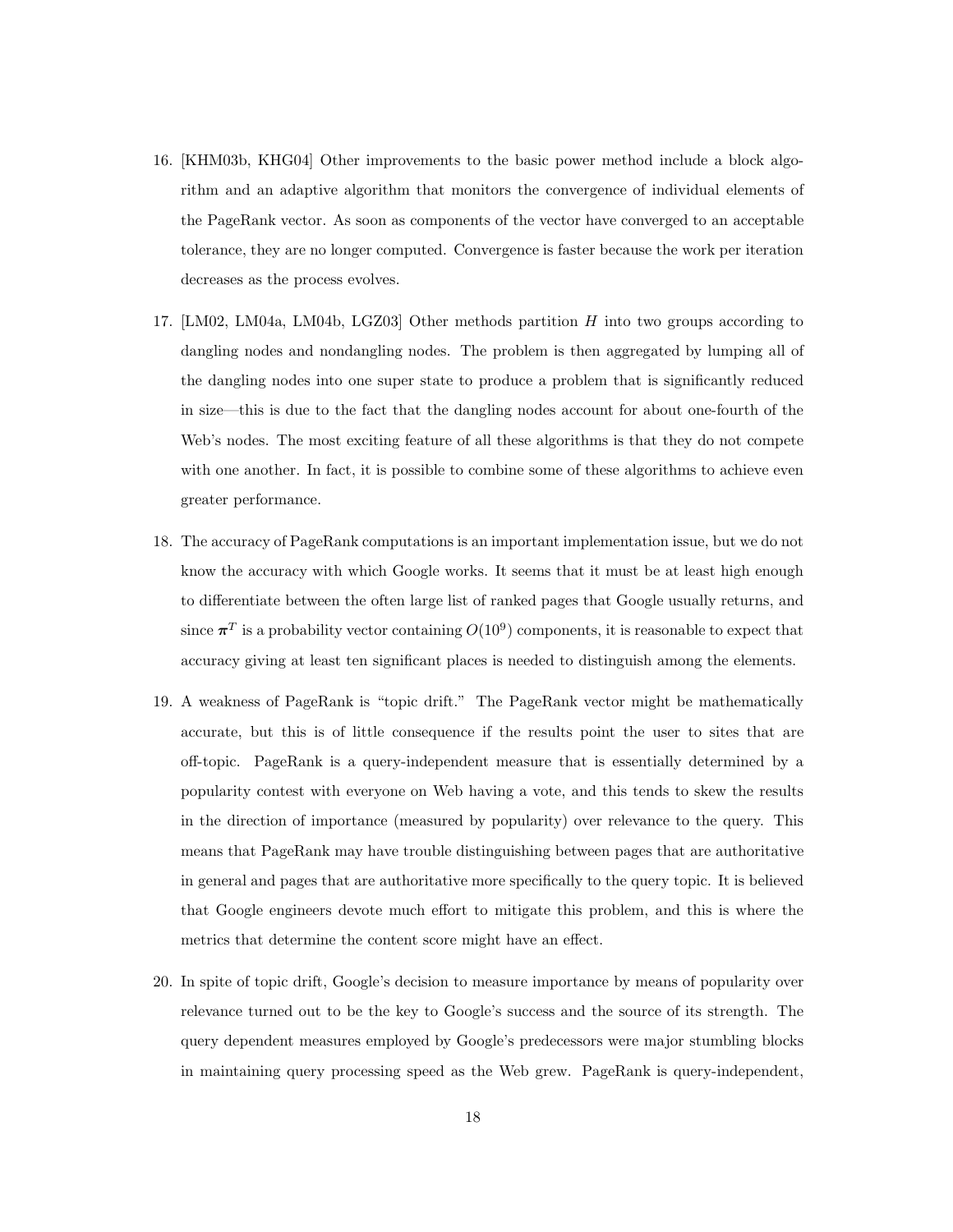so at query time only a quick lookup into an inverted file storage is required to determine pertinent pages, which are then returned in order the precomputed PageRanks. The small compromise of topic drift in favor of processing speed won the day.

- 21. A huge advantage of PageRank is its virtual imperviousness to spamming (artificially gaming the system). High PageRank is achieved by having many inlinks from highly ranked pages, and while it may not be so hard for a page owner to have many of his cronies link to his page, it is difficult to generate a lot inlinks from important sites that have a high rank.
- 22. [TM03] Another strength of PageRank concerns the flexibility of the "personalization" (or "intervention") vector  $\mathbf{v}^T$  that Google is free to choose when defining the perturbation term  $E = \mathbf{1} \mathbf{v}^T$ . The choice of  $\mathbf{v}^T$  affects neither mathematical nor computational aspects, but it does alter the rankings in a predictable manner. This can be a terrific advantage if Google wants to intervene to push a site's PageRank down or up, perhaps to punish a suspected "link farmer" or to reward a favored client. Google has claimed that they do not make a practice of rewarding favored clients, but it is known that Google is extremely vigilant and sensitive concerning people who try to manipulate PageRank, and such sites are punished. However, the outside world is not privy to the extent to which either the stick or carrot is employed.
- 23. [FLM<sup>+</sup>04, KH03, KHG04, KHM03a, LM04a, LM06, LGZ03, LM03, NZJ01] In spite of the simplicity of the basic concepts, subtle issues such as personalization, practical implementations, sensitivity, and updating lurk just below the surface.
- 24. We have summarized only the mathematical component of Google's ranking system, but, as mentioned earlier, there are a hundred or more non-mathematical content metrics that are also considered when Google responds to a query. The results seen by a user are in fact PageRank tempered by these other metrics. While Google is secretive about most of their other metrics, they have made it clear that the other metrics are subservient to their mathematical PageRank scores.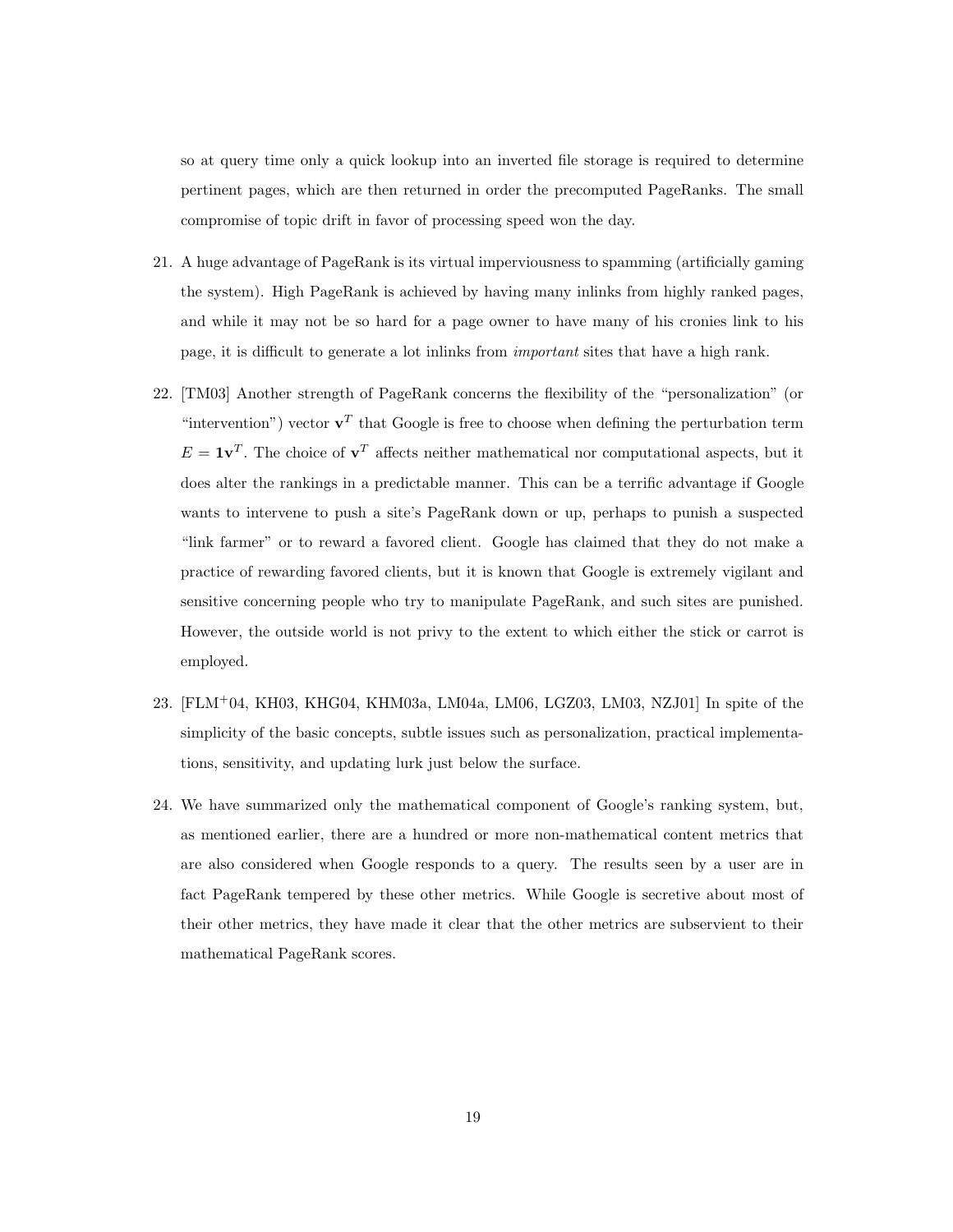# References

- [BB05] Michael W. Berry and Murray Browne. Understanding Search Engines: Mathematical Modeling and Text Retrieval. SIAM, Philadelphia, 2nd edition, 2005.
- [BDJ99] Michael W. Berry, Zlatko Drmac, and Elizabeth R. Jessup. Matrices, vector spaces and information retrieval. SIAM Review, 41:335–362, 1999.
- [Ber01] Michael W. Berry, editor. Computational Information Retrieval. SIAM, Philadelphia, 2001.
- [BF96] Michael W. Berry and R. D. Fierro. Low-rank orthogonal decompositions for information retrieval applications. Journal of Numerical Linear Algebra with Applications, 1(1):1–27, 1996.
- [Blo99] Katarina Blom. Information retrieval using the singular value decomposition and Krylov subspaces. PhD thesis, University of Chalmers, January 1999.
- [BO98] Michael W. Berry and Gavin W. O'Brien. Using linear algebra for intelligent information retrieval. SIAM Review, 37:573–595, 1998.
- [BP98] Sergey Brin and Lawrence Page. The anatomy of a large-scale hypertextual Web search engine. Computer Networks and ISDN Systems, 33:107–117, 1998.
- [BPM99] Sergey Brin, Lawrence Page, R. Motwami, and Terry Winograd. The PageRank citation ranking: bringing order to the Web. Technical Report 1999-0120, Computer Science Department, Stanford University, 1999.
- [BR01] Katarina Blom and Axel Ruhe. Information retrieval using very short Krylov sequences. In Computational Information Retrieval, pages 41–56, 2001.
- [BR99] Ricardo Baeza-Yates and Berthier Ribeiro-Neto. Modern Information Retrieval. ACM Press, New York, 1999.
- [Dum91] Susan T. Dumais. Improving the retrieval of information from external sources. Behavior Research Methods, Instruments and Computers, 23:229–236, 1991.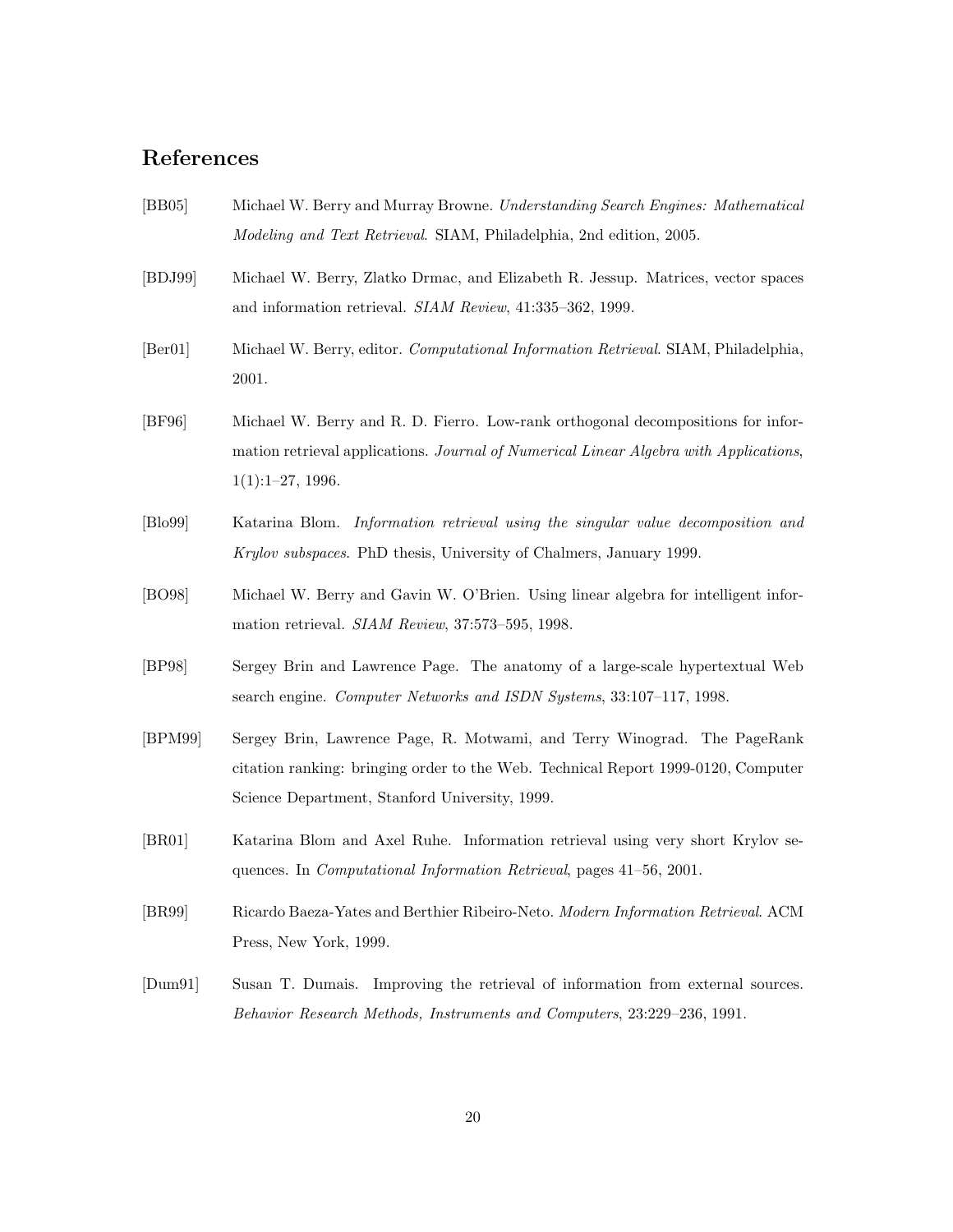- [FLM<sup>+</sup>04] Ayman Farahat, Thomas Lofaro, Joel C. Miller, Gregory Rae, and Lesley A. Ward. Existence and uniqueness of ranking vectors for linear link analysis. SIAM Journal on Scientific Computing, 2004. submitted April 2004.
- [GL96] Gene H. Golub and Charles F. Van Loan. Matrix Computations. Johns Hopkins University Press, Baltimore, 1996.
- [HB00] M. K. Hughey and Michael W. Berry. Improved query matching using kd-trees, a latent semantic indexing enhancement. Information Retrieval, 2:287–302, 2000.
- [HKJ03] Taher H. Haveliwala, Sepandar D. Kamvar, and Glen Jeh. An analytical comparison of approaches to personalizing PageRank. Technical report, Stanford University, 2003.
- [Hoy02] Patrik O. Hoyer. Non-negative sparse coding. In Neural Networks for Signal Processing XII (Proc. IEEE Workshop on Neural Networks for Signal Processing), pages 557–565, 2002.
- [Hoy04] Patrik O. Hoyer. Non-negative matrix factorization with sparseness constraints. Journal of Machine Learning Research, 5:1457–1469, 2004.
- [JB00] Eric P. Jiang and Michael W. Berry. Solving total least squares problems in information retrieval. Linear Algebra and its Applications, 316:137–156, 2000.
- [JL00] Fan Jiang and Michael L. Littman. Approximate dimension equalization in vectorbased information retrieval. In The Seventeenth International Conference on Machine Learning, pages 423–430, 2000.
- [KH03] Sepandar D. Kamvar and Taher H. Haveliwala. The condition number of the PageRank problem. Technical report, Stanford University, 2003.
- [KHG04] Sepandar D. Kamvar, Taher H. Haveliwala, and Gene H. Golub. Adaptive methods for the computation of PageRank. Linear Algebra and its Applications, 386:51–65, 2004.
- [KHM03a] Sepandar D. Kamvar, Taher H. Haveliwala, Christopher D. Manning, and Gene H. Golub. Extrapolation methods for accelerating PageRank computations. In Twelfth International World Wide Web Conference, New York, NY, 2003. ACM Press.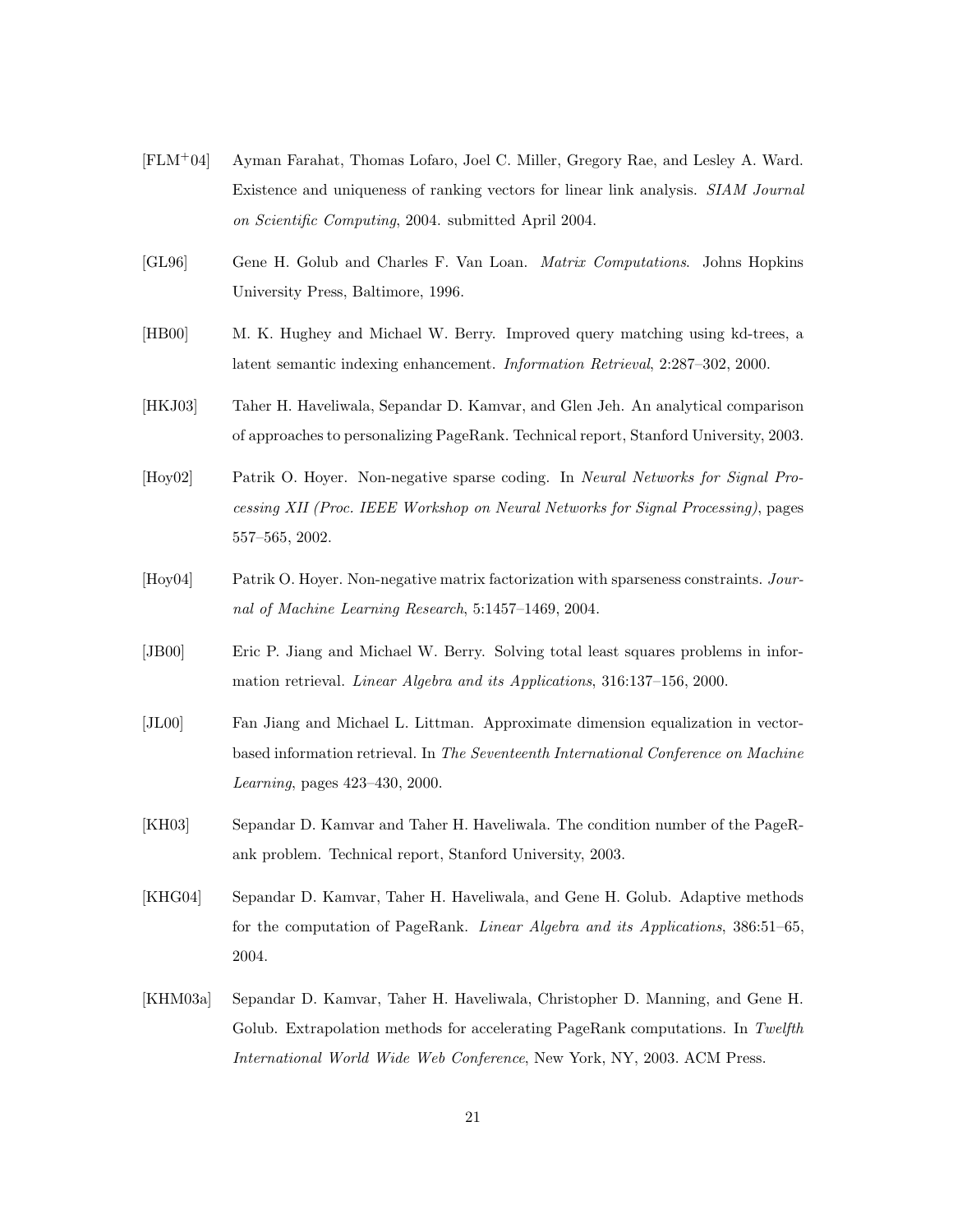- [KHM03b] Sepandar D. Kamvar, Taher H. Haveliwala, Christopher D. Manning, and Gene H. Golub. Exploiting the block structure of the Web for computing PageRank. Technical Report 2003-17, Stanford University, 2003.
- [Kle99] Jon Kleinberg. Authoritative sources in a hyperlinked environment. Journal of the ACM, 46, 1999.
- [LB97] Todd A. Letsche and Michael W. Berry. Large-scale information retrieval with LSI. Informatics and Computer Science, pages 105–137, 1997.
- [LGZ03] Chris Pan-Chi Lee, Gene H. Golub, and Stefanos A. Zenios. A fast two-stage algorithm for computing PageRank and its extensions. Technical Report SCCM-2003-15, Scientific Computation and Computational Mathematics, Stanford University, 2003.
- [LM00] Ronny Lempel and Shlomo Moran. The stochastic approach for link-structure analysis (SALSA) and the TKC effect. In The Ninth International World Wide Web Conference, New York, NY, 2000. ACM Press.
- [LM02] Amy N. Langville and Carl D. Meyer. Updating the stationary vector of an irreducible Markov chain. Technical Report crsc02-tr33, N. C. State, Mathematics Dept., CRSC, 2002.
- [LM03] Ronny Lempel and Shlomo Moran. Rank-stability and rank-similarity of link-based web ranking algorithms in authority-connected graphs. In Second Workshop on Algorithms and Models for the Web-Graph (WAW 2003), Budapest, Hungary, May 2003.
- [LM04a] Amy N. Langville and Carl D. Meyer. Deeper inside PageRank. Internet Mathematics Journal, 2004. Accepted in February 2004.
- [LM04b] Amy N. Langville and Carl D. Meyer. A reordering for the PageRank problem. SIAM Journal on Scientific Computing, 2004. submitted August.
- [LM05] Amy N. Langville and Carl D. Meyer. A survey of eigenvector methods of web information retrieval. The SIAM Review, 47(1):135–161, 2005.
- [LM06] Amy N. Langville and Carl D. Meyer. *Google's PageRank and Beyond: The Science* of Search Engine Rankings. Princeton University Press, Princeton, NJ, 2006.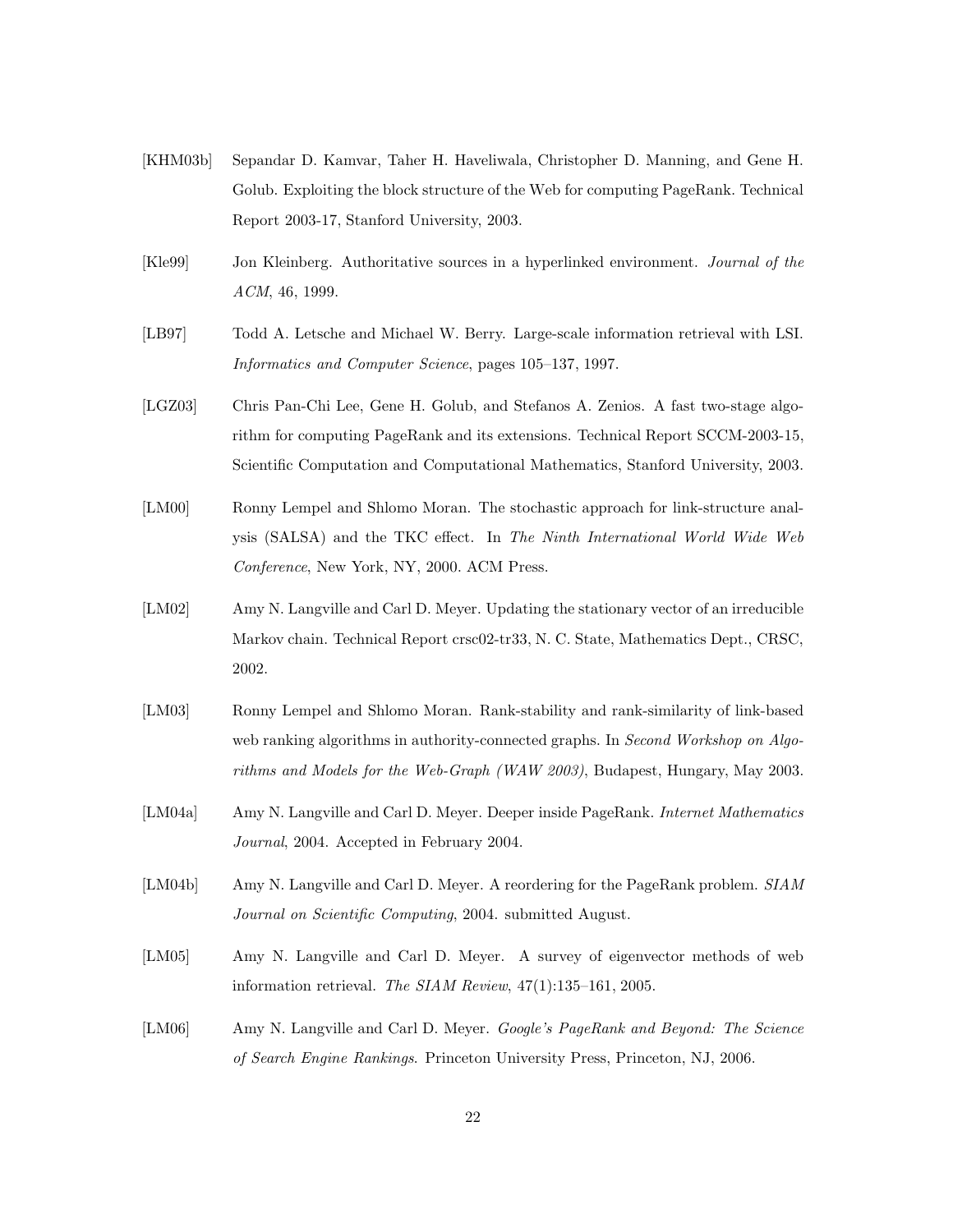- [LS99] Daniel D. Lee and H. Sebastian Seung. Learning the parts of objects by non-negative matrix factorization. Nature, 401:788–791, 1999.
- [LS00] Daniel D. Lee and H. Sebastian Seung. Algorithms for the non-negative matrix factorization. Advances in Neural Information Processing, 2000.
- [Med03] Medlars test collection, 2003. http://www.cs.utk.edu/~lsi/.
- [Mey00] Carl D. Meyer. Matrix Analysis and Applied Linear Algebra. SIAM, Philadelphia, 2000.
- [NZJ01] Andrew Y. Ng, Alice X. Zheng, and Michael I. Jordan. Link analysis, eigenvectors and stability. In The Seventh International Joint Conference on Artificial Intelligence, 2001.
- [PT94] Pentti Paatero and U. Tapper. Positive matrix factorization: a non-negative factor model with optimal utilization of error estimates of data values. Environmetrics, 5:111–126, 1994.
- [PT97] Pentti Paatero and U. Tapper. Least squares formulation of robust non-negative factor analysis. Chemometrics and Intelligent Laboratory Systems, 37:23–35, 1997.
- [SB83] Gerard Salton and Chris Buckley. Introduction to Modern Information Retrieval. McGraw-Hill, New York, 1983.
- [SBP04] Farial Shahnaz, Michael W. Berry, V. Paul Pauca, and Robert J. Plemmons. Document clustering using nonnegative matrix factorization. Journal on Information Processing and Management, 2004. to appear.
- [TM03] Michael Totty and Mylene Mangalindan. As Google becomes web's gatekeeper, sites fight to get in. Wall Street Journal, CCXLI(39), 2003. February 26.
- [WB98] Dian I. Witter and Michael W. Berry. Downdating the latent semantic indexing model for conceptual information retrieval. The Computer Journal,  $41(1)$ :589–601, 1998.
- [ZBR01] Xiaoyan Zhang, Michael W. Berry, and Padma Raghavan. Level search schemes for information filtering and retrieval. Information Processing and Management, 37:313– 334, 2001.